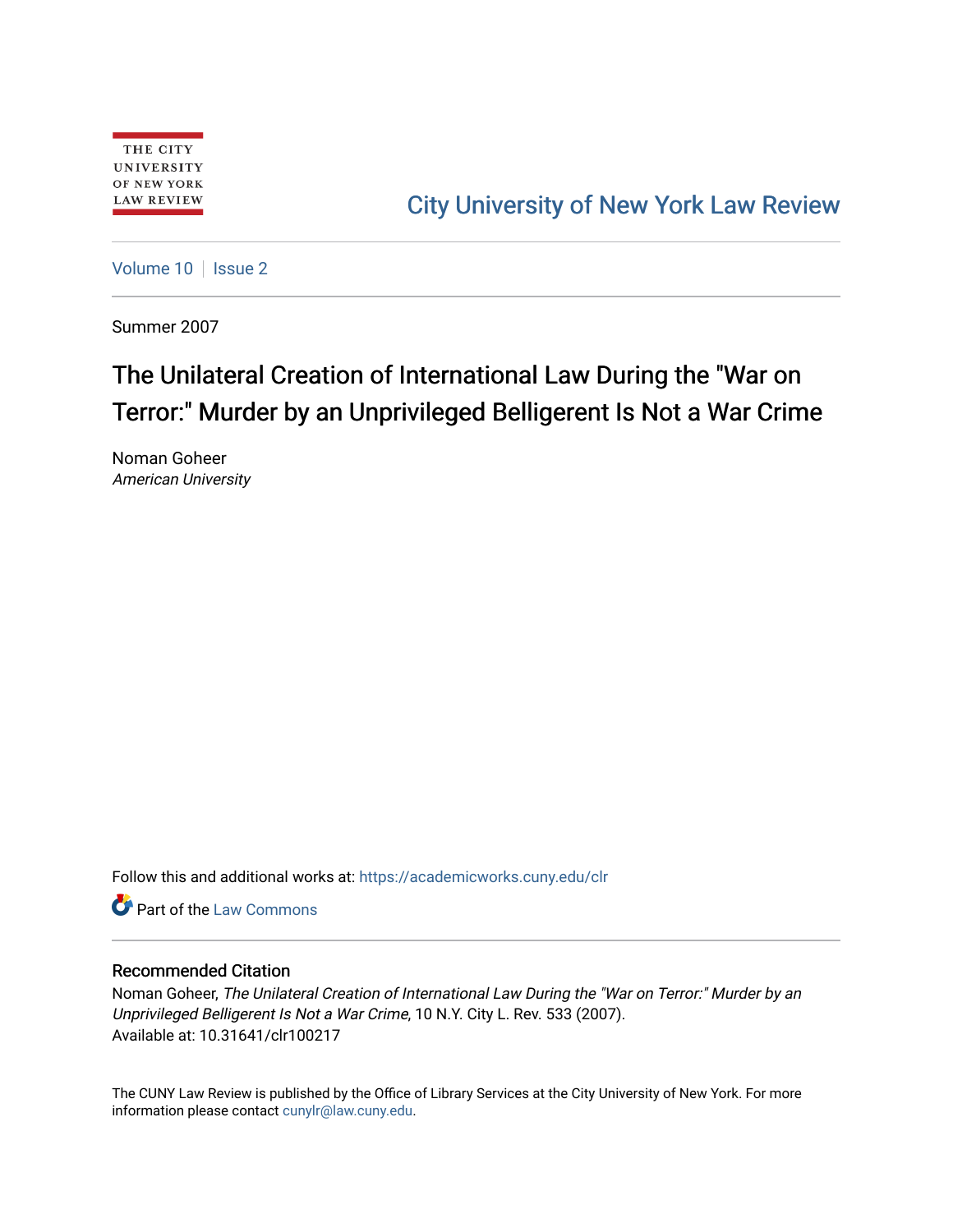# The Unilateral Creation of International Law During the "War on Terror:" Murder by an Unprivileged Belligerent Is Not a War Crime

# Acknowledgements

I am grateful to the J.A.G. officers at the Office of the Chief Defense Counsel in the Office of Military Commissions at the Department of Defense for their help, particularly Major Tom Fleener, Major Dan Mori, and Col. Dwight Sullivan. I am also grateful to Professor Rick Wilson, Tritia Yuen, and my family for their guidance and support as I was writing this piece. I also want to give special thanks to the staff of the New York City Law Review.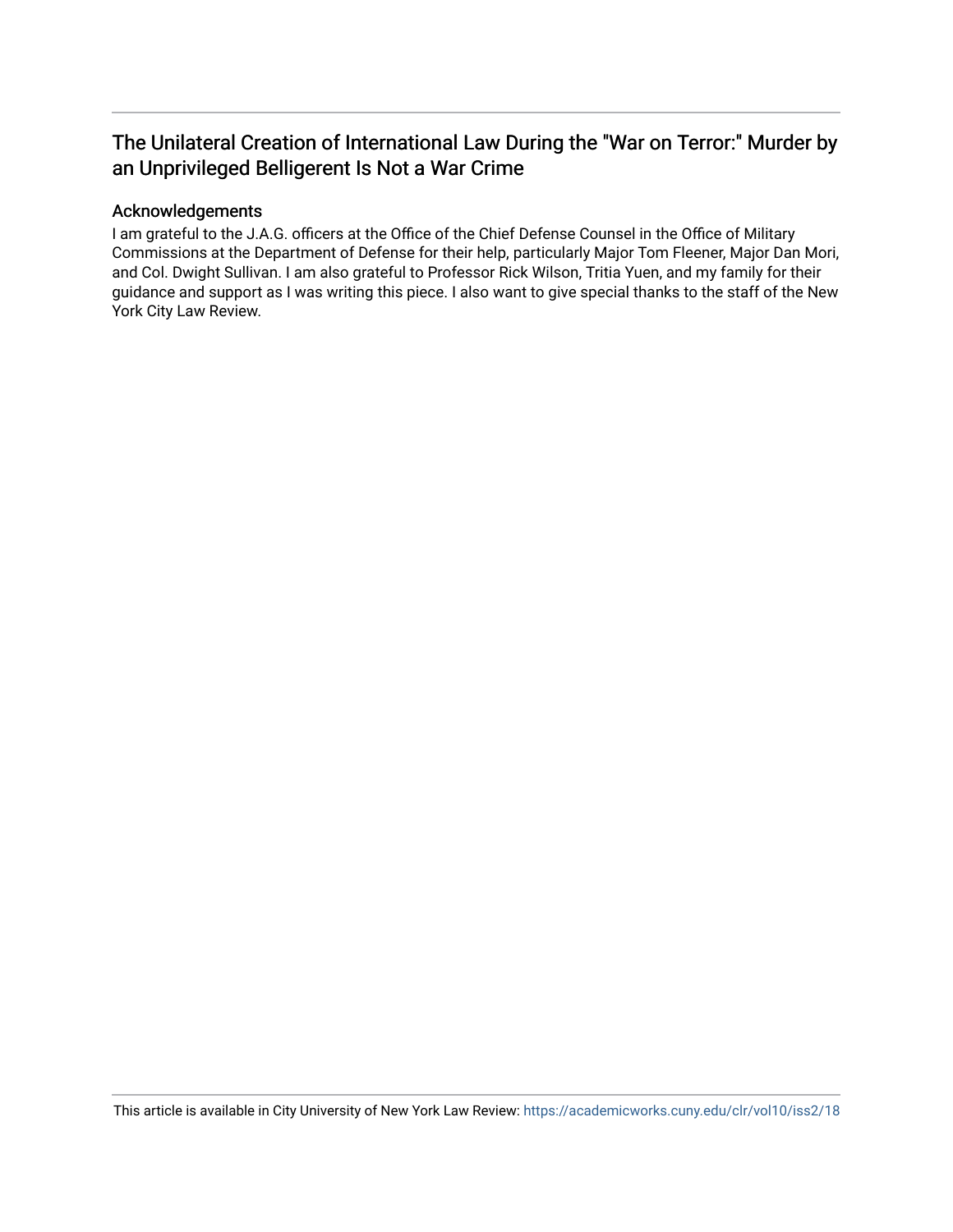# **THE UNILATERAL CREATION OF INTERNATIONAL LAW DURING THE "WAR ON TERROR": MURDER BY AN UNPRIVILEGED BELLIGERENT IS NOT A WAR CRIME**

#### *Noman Goheer*\*

#### **INTRODUCTION**

On July 4, 2006, just five days after the Supreme Court ruled in Hamdan v. Rumsfeld,<sup>1</sup> prosecuting attorneys Professor Neal Katyal of Georgetown University Law Center and Lieutenant Commander Charles Swift flew to Guantánamo Bay, Cuba (Guantánamo) to meet their client, Salim Hamdan, and tell him the Supreme Court declared the military commissions he was to be tried under unconstitutional.2 While explaining their seminal victory to Hamdan, they said that "[i]n 50 to 100 years, law students will be reading this case and reading your name."3 Hamdan responded that "[m]aybe I'll change my name. I just want to go home."4

While Hamdan's resignation is understandable considering his five-year confinement at Guantánamo, the legal community believed Katyal and Swift did the impossible.<sup>5</sup> They won a case striking down a judicial system that deprived its participants of constitutional rights.6

In eight Military Commissions Instructions (MCI No. 1-8), the Department of Defense (DOD) delineated procedures to guide the

<sup>\*</sup> J.D. Candidate (2008), Washington College of Law, American University; M.A. Candidate (2008), School of International Service – American University; B.A., Emory University, 2005. I am grateful to the J.A.G. officers at the Office of the Chief Defense Counsel in the Office of Military Commissions at the Department of Defense for their help, particularly Major Tom Fleener, Major Dan Mori, and Col. Dwight Sullivan. I am also grateful to Professor Rick Wilson, Tritia Yuen, and my family for their guidance and support as I was writing this piece. I also want to give special thanks to the staff of the New York City Law Review.

<sup>&</sup>lt;sup>1</sup> Hamdan v. Rumsfeld, 126 S. Ct. 2749 (2006).

<sup>2</sup> *See* T.R. Goldman, *Katyal's Crusade: How an Overachieving Law Professor Toppled the President's Terror Tribunals*, LEGAL TIMES, Jul. 31, 2006 at 1, 18, http://www.law.com/ jsp/article.jsp?id=1155027927847 (describing Neal Katyal's unexpected win where the Supreme Court declared President George W. Bush's post-9/11 military commissions system unconstitutional).<br><sup>3</sup> *Id.*<br><sup>4</sup> *Id.* 

<sup>5</sup> *See*, *e.g.*, *id.* at 17 (reporting a "prominent law professor's" advice to Katyal as "My real advice to you is to give up the argument"). <sup>6</sup> *Hamdan*, 126 S. Ct. at 2759.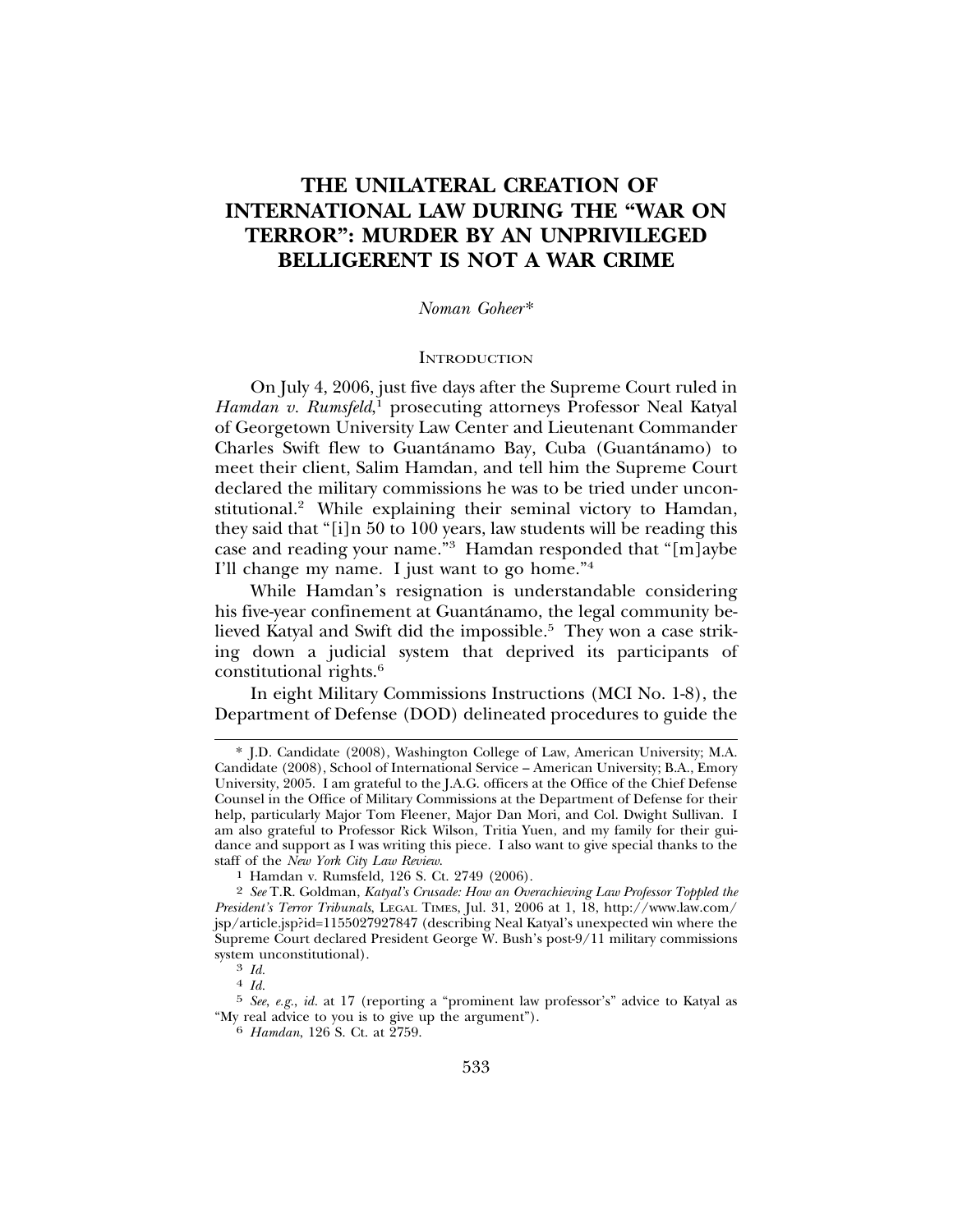war-crimes trials of the Guantánamo detainees.<sup>7</sup> This Comment discusses "murder by an unprivileged belligerent," an offense chargeable by military commissions in MCI No. 2.8

During the United States' hostilities with the Taliban in November 2001, militia forces captured Hamdan and turned him over to the U.S. military.9 In June 2002, the U.S. transported him to Guantánamo where he was later charged with one count of conspiracy "to commit . . . offenses triable by military commission."10 While Hamdan's charge included conspiracy to commit murder by an unprivileged belligerent, it did not include a direct charge of murder by an unprivileged belligerent. The only detainees charged with either attempted murder by an unprivileged belligerent or murder by an unprivileged belligerent in the original ten commission trials prior to the enactment of the Military Commissions Act of 2006 were Omar Khadr<sup>11</sup> and David Hicks.<sup>12</sup>

war crime has the right to a fair trial on the facts and law"). <sup>8</sup> MCI NO. 2, *supra* note 7, § 6(B)(3), *available at* http://www.defenselink.mil/ news/May2003/d20030430milcominstno2.pdf. The Department of Defense defines the crime of "Murder by an Unprivileged Belligerent" as: a. *Elements*: (1) The accused killed one or more persons;  $(2)$  The accused:  $(a)$  intended to kill or inflict great bodily harm on such person or persons or (b) intentionally engaged in an act that is inherently dangerous to another and evinces a wanton disregard for human life; (3) The accused did not enjoy combatant immunity; and (4) The killing took place in the context of and was associated with armed conflict; b. *Comments*: (1) The term 'kill' includes intentionally causing death, whether directly or indirectly; (2) Unlike the crimes of willful killing or attacking civilians, in which the victim's status is a prerequisite to criminality, for this offense the victim's status is immaterial. Even an attack on a soldier would be a crime if the attacker did not enjoy 'belligerent privilege' or 'combatant immunity.'  $Id$ .

<sup>9</sup> *Hamdan*, 126 S. Ct. at 2759.<br><sup>10</sup> *Id.* 

<sup>10</sup> *Id.* <sup>11</sup> *See* Charging Document at ¶¶ 23–24, United States v. Khadr, *available at* http:// www.defenselink.mil/news/Nov2005/d20051104khadr.pdf (charging Khadr with the murder of a U.S. soldier "while in the context of and associated with armed conflict and without enjoying combatant immunity").

12 *See* Charging Document at ¶ 21, United States v. Hicks, *available at* http:// www.defenselink.mil/news/Jun2004/d20040610cs.pdf (charging Hicks with the attempted murder of Coalition forces "while he did not enjoy combatant immunity and such conduct taking place in the context of and associated with armed conflict").

<sup>7</sup> DEP'T OF DEF., MILITARY COMM'N INSTRUCTIONS, NOS. 1–8 (2003), *available at* http://www.defenselink.mil/news/Aug2004/commissions\_instructions.html (follow hyperlinks for individual Military Commission Instructions) [hereinafter MCI]. *See also Hamdan*, 126 S. Ct. at 2777 (defining the jurisdiction of a law of war military commission as extending only to (1) "'[v]iolations of the laws and usages of war cognizable by military tribunals,'" and (2) "'[b]reaches of military orders or regulations which are not legally triable by court-martial'" (quoting WILLIAM WINTHROP, MILITARY LAW AND PRECEDENTS 839 (2d ed. 1920))); DEP'T OF THE ARMY, FM 27-10 DEPARTMENT OF THE ARMY FIELD MANUAL: THE LAW OF LAND WARFARE ¶ 505(a), at 180 (1956), *available at* http://www.loc.gov/rr/frd/Military\_Law/pdf/law\_warfare-1956.pdf [hereinafter U.S. ARMY FIELD MANUAL] (providing that "[a]ny person charged with a war crime has the right to a fair trial on the facts and law").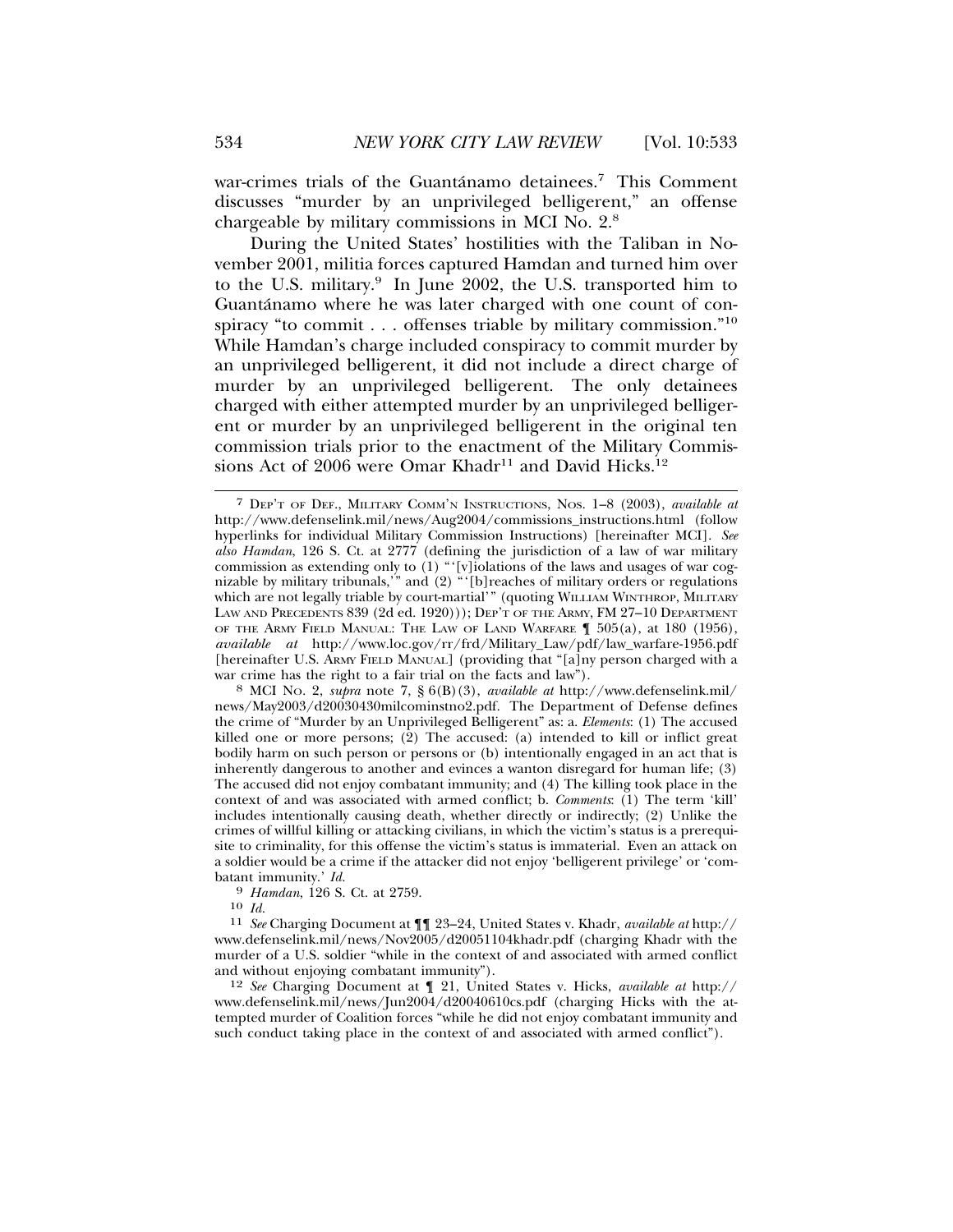The charge murder by an unprivileged belligerent illustrates the arbitrary nature of the military commissions. The legal situation surrounding the "War on Terror" and the 9/11 attacks on the World Trade Center and the Pentagon has created questions unanswerable through codified law.<sup>13</sup> The issues became more complex as President George W. Bush continued to use war powers without a formal declaration of war,<sup>14</sup> which caused confusion regarding whether military law would be applicable during the "War on Terror."15

Murder by an unprivileged belligerent, like the charge of conspiracy used against Hamdan, is an unprecedented war crime absent from international law. International law governing the use of force in armed conflict is traditionally termed *jus in bello* ("the law of war"), or more frequently "the law of armed combat," and constitutes part of United States law.16 This framework comprises the body of rules that governs hostilities between States and hostilities within States.

Customary international law plays a significant role in the law of war. Various laws-of-armed-combat conventions compose a body of customary law that binds even non-parties to the conventions.17

<sup>13</sup> *See* Michael Hoffman, *Terrorists Are Unlawful Belligerents, Not Unlawful Combatants: A Distinction with Implications for the Future of International Humanitarian Law*, 34 CASE W. RES. J. INT'L L. 227, 228 (2002) (noting the undertaking necessary to define the

status of non-state actors involved in terrorist acts as a largely unexplored question). <sup>14</sup> *See* STAFF JUDGE ADVOCATE TO THE COMMANDANT OF THE U.S. MARINE CORPS, "TIME OF WAR" AND THE UNIFORM CODE OF MILITARY JUSTICE, http:// sja.hqmc.usmc.mil/jam/time%20of%20war.doc (last visited Apr. 15, 2007) (declaring that since September 11, 2001, there has not been a declaration of war by Congress "nor a special finding by the President that UCMJ [Uniform Code of Military Justice] 'Time of War' exists").

<sup>15</sup> *See id.*

<sup>&</sup>lt;sup>16</sup> *See* Filártiga v. Peña-Irala, 630 F.2d 876, 886 (2d Cir. 1980) (integrating international law into the U.S. common law by reviewing the history surrounding the adoption of the United States Constitution). *See generally* UK MINISTRY OF DEFENCE, THE MANUAL OF THE LAW OF ARMED CONFLICT  $\S (A)(1.2)$ , at 2 (2004) (providing the United Kingdom's interpretation of the law of armed combat and listing other synonymous terms including "international humanitarian law applicable in armed conflict," and "international humanitarian law").

<sup>17</sup> *See* Affidavit of Michael N. Schmitt at 1, United States v. Hicks, *available at* http:/ /www.defenselink.mil/news/Oct2005/d20051006vol10.pdf [hereinafter Schmitt Aff.] (asserting that even though conventions require signatures to be binding, broad conventions followed by many nations create customary international law that remains binding on all nations). The Schmitt affidavit was written for the trial of David Hicks, an Australian detainee being tried by the previous commission system. *See also* Karma Nabulsi, *The Law: Jus ad Bellum/Jus in Bello*, *in* CRIMES OF WAR 223, 223 (Roy Guttman & David Rieff eds., 1999) (adding that "military thinkers, backed by other scholars, emphasize that the laws of war are drawn directly from the customs and practices of war itself").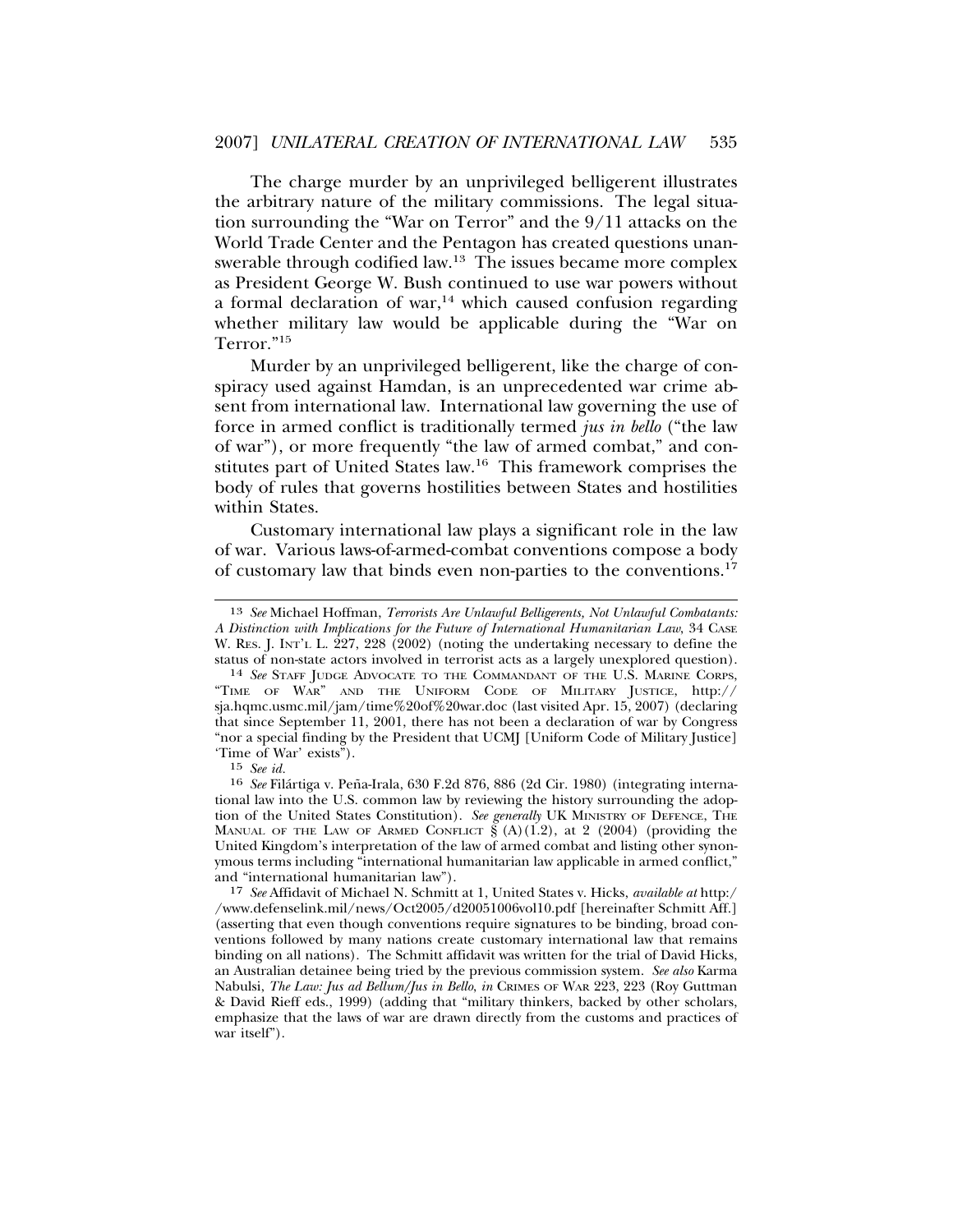For example, even though the U.S. is not a signatory to the 1977 Additional Protocol I to the 1949 Geneva Conventions, it concedes that the Protocol reflects the customary law of international conflicts.18

In order to show that murder by an unprivileged belligerent is not a war crime, this Comment begins with background on the elements of the charge, including the definitions of "privilege" and "war crimes" in Part I. Part II describes the potentially lawful status of members of the Taliban and concedes the correct categorization of members of al Qaeda as unprivileged belligerents. After illustrating the charge's absence in both international and domestic law, Part III shows that the charge of murder by an unprivileged belligerent does not conform to any instrument or interpretation of law. Next, Part IV uses the Supreme Court's reasoning in *Hamdan v. Rumsfeld* to refute the charge while simultaneously using the case for guidance in the construction of a new trial system for the Guantánamo detainees. Part V explains how the Military Commissions Act of 2006 treats the charge of murder by an unprivileged belligerent. Lastly, Part VI describes the various court systems available to adjudicate the charge and ultimately argues for a new court system based on the U.S. courts martial. The Comment concludes that the executive overstepped its bounds by creating a crime that does not comply with international and domestic legal standards.

#### I. BACKGROUND

### *A. Privileged and Unprivileged Belligerency under U.S. Law and the Geneva Conventions*<sup>19</sup>

The term "unprivileged belligerent" is related to the term "unlawful combatant," adopted by the United States Supreme Court in

<sup>18</sup> *See* Michael J. Matheson, Deputy Legal Advisor, U.S. Dep't of State, Remarks at the Sixth Annual American Red Cross–Washington College of Law Conference on International Humanitarian Law: A Workshop on Customary International Law and the 1977 Protocols Additional to the 1949 Geneva Conventions (Jan. 22, 1987), *in* 2 AM. U. J. INT'L L. & POL'Y 415, 419–20 (1987) (considering the United States legally bound only by the provisions of Protocol I to the Geneva Conventions that reflect customary international law despite the failure of the United States to ratify that Protocol).

<sup>19</sup> *See generally* Geneva Convention for the Amelioration of the Condition of the Wounded and Sick in Armed Forces in the Field, Aug. 12, 1949, 6 U.S.T. 3114, 75 U.N.T.S. 31; Geneva Convention for the Amelioration of the Condition of Wounded, Sick and Shipwrecked Members of Armed Forces at Sea, Aug. 12, 1949, 6 U.S.T. 3217, 75 U.N.T.S. 85; Geneva Convention Relative to the Treatment of Prisoners of War, Aug. 12, 1949, 6 U.S.T. 3316, 75 U.N.T.S. 135 [hereinafter Geneva Convention III];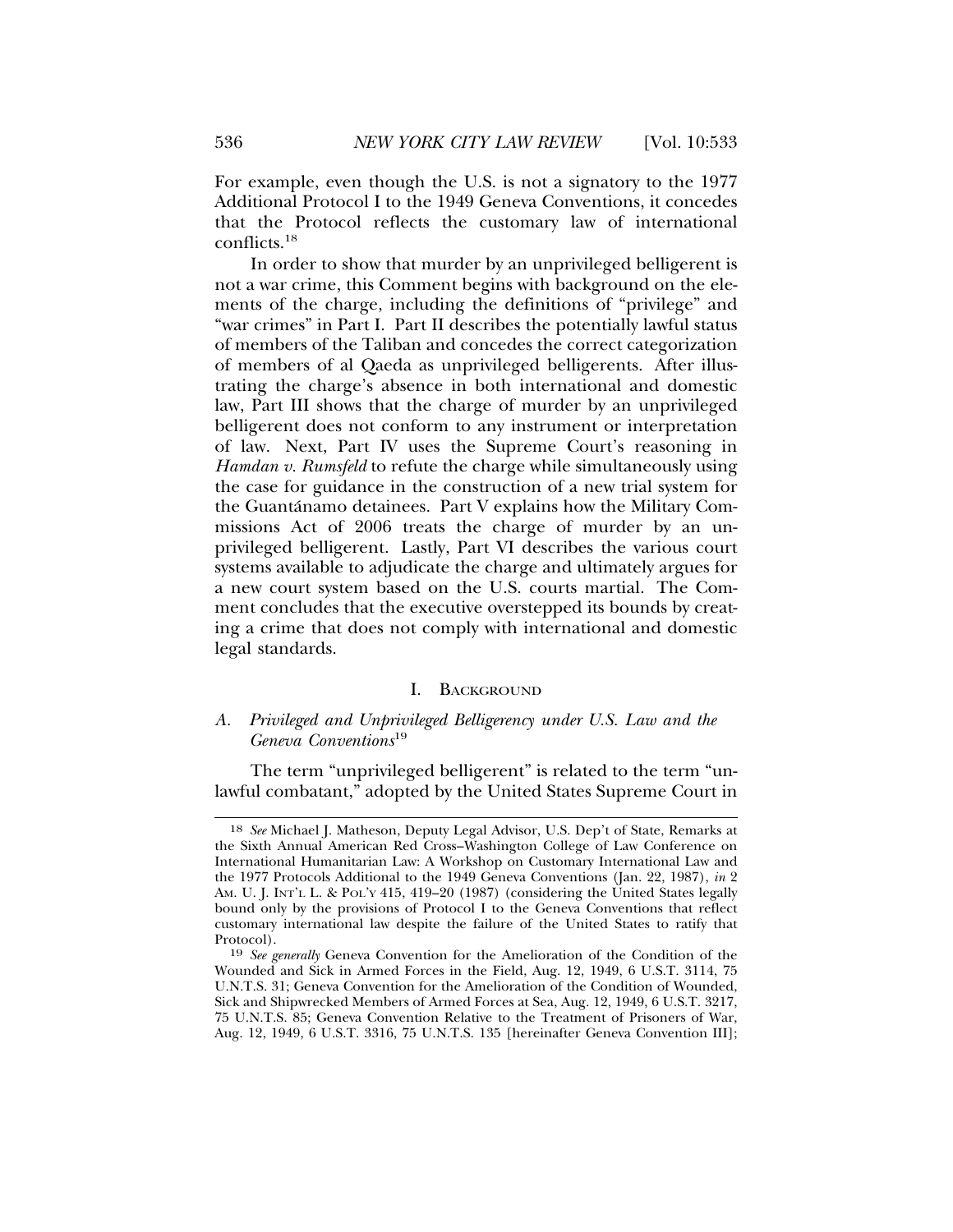*Ex Parte Quirin*<sup>20</sup> "to describe the German saboteurs tried by military commissions during World War II."21 Terrorists are better termed unprivileged belligerents because privileged belligerents operate during armed hostilities and within the law of war, while unprivileged belligerents operate outside the rules of war, whether in times of war or relative peace. $22$ 

"Privileged" conflict refers to the mantle of protection that comes with lawful combatancy under the law of armed combat, particularly combatant immunity.<sup>23</sup> According to Article  $4(2)$  of the Geneva Convention Relative to the Treatment of Prisoners of War of August 12, 1949 (Geneva Convention III), to gain privileged status one must: belong to an organized group, belong to a party to the conflict, be commanded by a person responsible for his subordinates, have a fixed distinctive sign recognizable at a distance, carry arms openly, and conduct one's operations in accordance with the laws and customs of war.<sup>24</sup>

Not all who fight in wars are guaranteed this privilege. For example, since guerrillas<sup>25</sup> conduct war in secret, it is improbable that the group would comply with the wearing of insignia, automatically disqualifying them from Geneva Convention protection.26 Though Article 44 of Additional Protocol I relaxed the insignia requirement, it was recommended for rejection by the U.S. President.27 There are, however, other ways of gaining privilege outside

23 *See* YORAM DINSTEIN, THE CONDUCT OF HOSTILITIES UNDER THE LAW OF INTERNA-TIONAL ARMED CONFLICT 234 (2004) (indicating that when the law of international armed conflict negates a lawful status, the perpetrator is then vulnerable to ordinary penal sanctions for acts in the domestic legal system).

24 Geneva Convention III, *supra* note 19, at 3320.

25 *See* Major Richard R. Baxter, *So-Called 'Unprivileged Belligerency': Spies, Guerrillas, and Saboteurs*, 28 BRIT. Y.B. INT'L L. 323, 333 (1951) (defining guerrilla warfare as armed hostilities by private persons or groups who do not meet the qualifications established under Article 4 of Geneva Convention III).

26 *See id.* at 336 (discussing the accounting of guerrilla tactics during war in customary international law).

27 United States: Message of the President Transmitting Protocol II Additional to the 1949 Geneva Conventions, Relating to the Protection of Victims of Noninternational Armed Conflicts, Jan. 29, 1987, 26 I.L.M. 561. *See also* LESLIE C. GREEN, THE

Geneva Convention Relative to the Protection of Civilian Persons in Time of War, Aug. 12, 1949, 6 U.S.T. 3516, 75 U.N.T.S. 287 [hereinafter Geneva Convention IV].  $20$  317 U.S. 1 (1942).

<sup>21</sup> Hoffman, *supra* note 13, at 228 (describing the attempt by the executive branch to adopt the Supreme Court's definition of unlawful combatant).

<sup>22</sup> *Id.* at 229 (contrasting unlawful combatants with terrorists, the latter of which often attack during times of peace and against sites and people protected under international humanitarian law); *see also* William H. Taft, IV, *The Law of Armed Conflict After 9/11: Some Salient Features*, 28 YALE J. INT'L L. 319, 320 (2003) (labeling terrorists as belligerents who lack rights of those lawfully engaged in combat).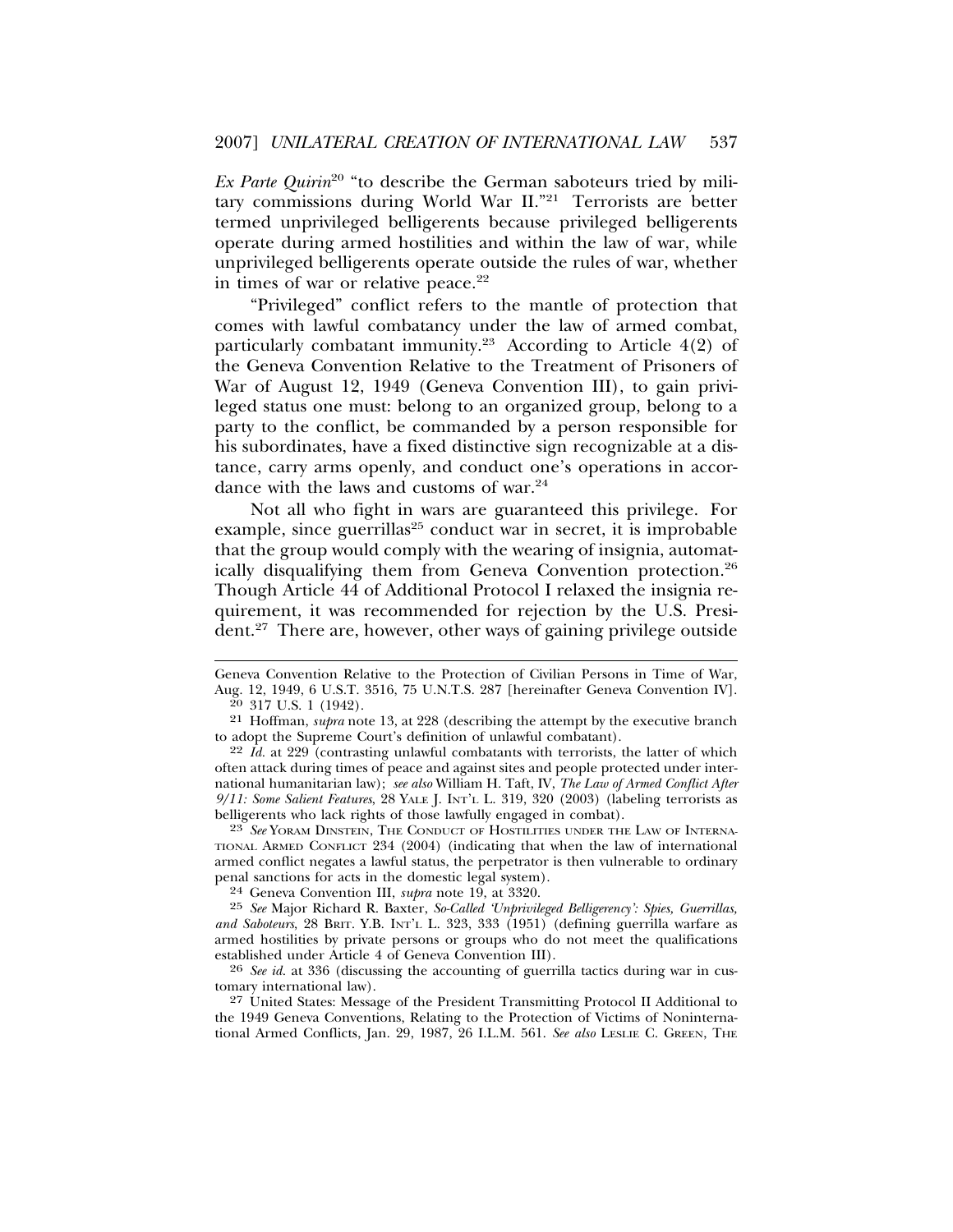the Geneva Conventions. Genuine allegiance and creditable support from the State on whose behalf they are undertaking the combat would likely preclude international criminality.<sup>28</sup>

An irregular combatant is often a "part-time combatant [] who do[es] not wear a uniform or carry arms openly when on active duty," but the term is not synonymous with guerrilla.<sup>29</sup> Guerrillas are distinguished from irregulars by the guerrillas' choice to use tactics such as "ambushes, sniping, and sabotage," whereas irregulars "might not use such tactics at all . . . ."30 Irregulars may be considered lawful combatants in international conflicts if they adhere to the law of armed combat.<sup>31</sup>

As an unprivileged belligerent, an individual becomes vulnerable to criminal prosecution under the domestic legal system.<sup>32</sup> If an individual's status is questionable, the detaining power must

32 U.S. ARMY, JUDGE ADVOCATE GEN. LEGAL CTR. & SCH., OPERATIONAL LAW HAND-BOOK 17 (Maj. Joseph B. Berger III et al. eds., 2004), *available at* https:// www.jagcnet.army.mil/JAGCNETInternet/Homepages/AC/CLAMO-Public.nsf (follow "2004 Operational Law Handbook" hyperlink; then follow "OLH2004.pdf" hyperlink) [hereinafter U.S. JAG OP. LAW HANDBOOK] ("Unprivileged belligerents are not entitled to prisoner of war status, and may be prosecuted under the domestic law of the captor."); *see also* Schmitt Aff., *supra* note 17, ¶ 38, at 12–13 (deducing that an unprivileged belligerent who kills a lawful combatant is subject to prosecution under the domestic law of the State because lacking combatant immunity makes an individual vulnerable to domestic law if their alleged crime is not a violation of the law of armed conflict); DINSTEIN, *supra* note 23, at 237 (stating that as long as unlawful combatants do not commit crimes under international law, they may only be prosecuted under domestic courts); ELIZABETH CHADWICK, SELF-DETERMINATION, TERRORISM AND THE INTERNATIONAL HUMANITARIAN LAW OF ARMED CONFLICT 92 (1996) (stating that terrorists are jurisdictionally isolated within domestic criminal law); George H. Aldrich, *The Taliban, Al Qaeda, and the Determination of Illegal Combatants*, 96 AM. J. INT'L LAW 891, 898 (2002) (emphasizing that members of al Qaeda are not entitled to lawful status under international law and are subject to trial and punishment under U.S. domestic law). *But see* ROBERT K. GOLDMAN & BRIAN D. TITTEMORE, AM. SOC'Y OF INT'L LAW, TASK FORCE ON TERRORISM, UNPRIVILEGED COMBATANTS AND THE HOSTILITIES IN AFGHANISTAN: THEIR STATUS AND RIGHTS UNDER INTERNATIONAL HUMANITARIAN AND HUMAN RIGHTS LAW 19–20 (2002), *available at* http://www.asil.org/taskforce/ goldman.pdf (stating that if a member of al Qaeda were captured off United States soil for the 9/11 attacks, he could be tried as a common criminal; but because al Qaeda is fighting alongside a State party to the Geneva Conventions in an international armed conflict there must be careful analysis to determine their exact status in the conflict).

CONTEMPORARY LAW OF ARMED CONFLICT 111 (2d ed. 2000) (recognizing that armed forces of national liberation movements in World War II and conflicts since 1945 are frequently not professional soldiers, but "farmers by day and soldiers by night").

<sup>28</sup> *See* Baxter, *supra* note 25, at 337 (interpreting customary international law as it should apply to the reality of post-WWII warfare).

<sup>29</sup> Ewen Allison, *The Law: Irregulars*, *in* CRIMES OF WAR, *supra* note 17, at 216 (describing common traits of irregular combatants). <sup>30</sup> *Id.*

<sup>31</sup> *Id.*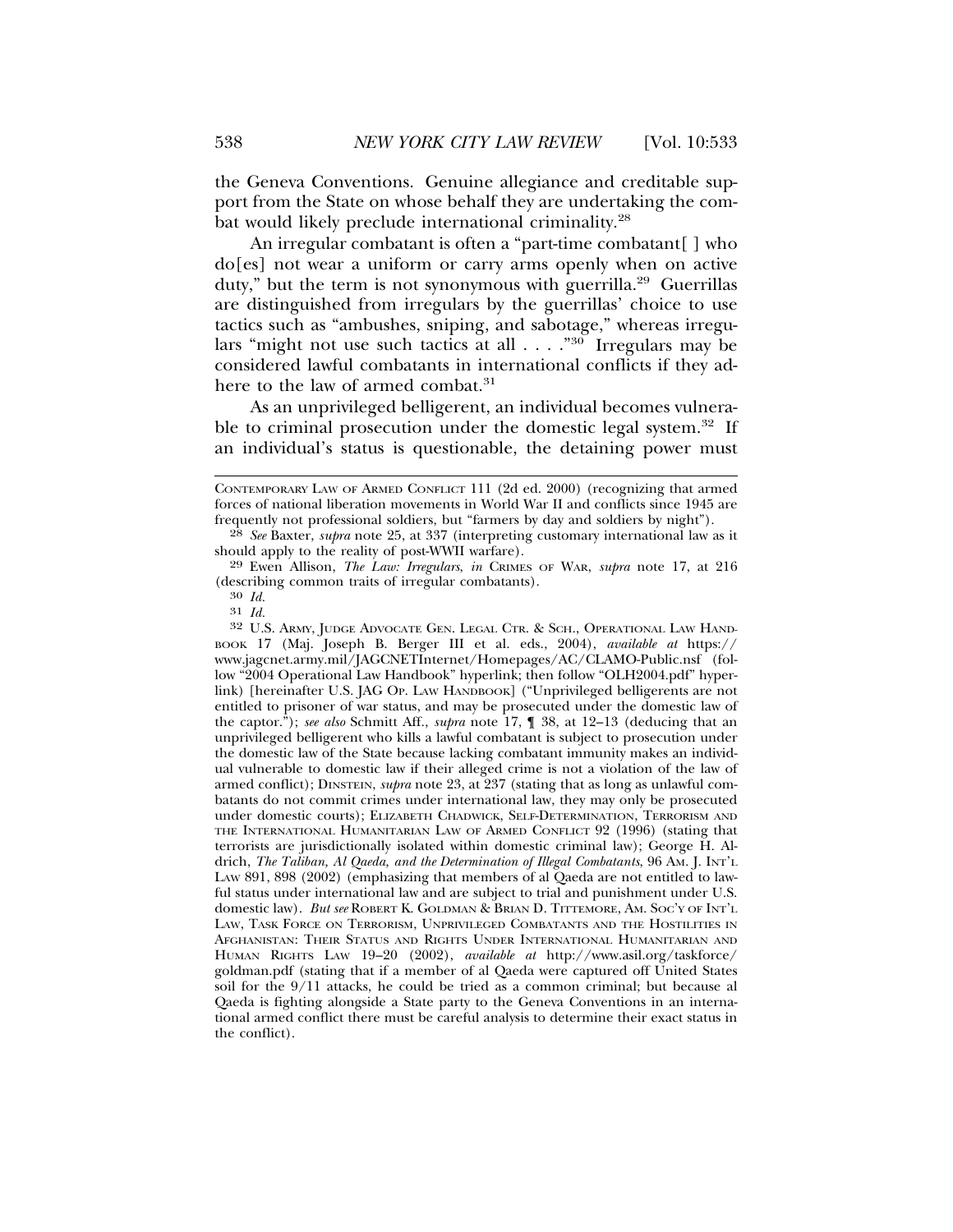guarantee protection of Geneva Convention III until they determine the individual's status by a competent tribunal.<sup>33</sup> But the actual nature of the tribunal still remains in the hands of the captor.34 The U.S. Army Field Manual defines a competent tribunal as a "board of not less than three officers acting according to such procedures as may be prescribed for tribunals of this nature."<sup>35</sup> A military commission could potentially serve as a competent tribunal.36 The DOD did create Combatant Status Review Tribunals (CSRTs), though it is questionable whether or not they constituted competent tribunals since they did not decide a detainee's entitlement to prisoner-of-war (POW) status, but whether a detainee qualified as an "enemy combatant."37

After the tribunal's determination, the detainee would gain or lose his rights accordingly.<sup>38</sup> Since individuals subject to captivity

<sup>37</sup> See Guantánamo Bay Detainees Overview: Current Status and Legal Challenges, INT'L DEBATES, Apr. 2006, at 98, 99 (stating that critics viewed the CSRTs as insufficiently complying with the Supreme Court's ruling in *Hamdi v. Rumsfeld*, 542 U.S. 507 (2004), because many believe *Hamdi* applies to all detainees, regardless of citizenship). *See also Hamdi*, 542 U.S. at 533 (concluding that a citizen-detainee seeking to challenge his status as an enemy combatant must be given an opportunity to do so). *See also* DEPUTY SEC'Y OF DEF., DEP'T OF DEF., COMBATANT STATUS REVIEW TRIBUNAL PROCESS § (B), (2006), *available at* http://www.defenselink.mil/news/Aug2006/ d20060809CSRTProcedures.pdf (providing a non-adversarial proceeding to determine whether each detainee meets the criteria to be designated an enemy combatant). The Department of Defense defines an enemy combatant as:

[A]n individual who was part of or supporting Taliban or al Qaeda forces, or associated forces that are engaged in hostilities against the United States or its coalition partners. This includes any person who has committed a belligerent act or has directly supported hostilities in aid of enemy armed forces.

*Id*.

38 *See* Press Release, Dep't. of Def., Combatant Status Review Tribunal Order Issued (July 7, 2004), http://www.defenselink.mil/Releases/Release.aspx?ReleaseID= 7530 ("Any detainee who is determined not to be an enemy combatant will be transferred to their country of citizenship or other disposition consistent with domestic and international obligations and U.S. foreign policy."); *see also Guantanamo Bay De- ´*

<sup>33</sup> *See* Geneva Convention III, *supra* note 19, 6 U.S.T. at 3324, 75 U.N.T.S. at 142 (emphasizing that status must be competently and fairly determined before an individual's POW rights can be taken away).<br><sup>34</sup> *See* GREEN, *supra* note 27, at 112 (providing that a captive whose POW status is in

doubt will enjoy the protection of Geneva Convention III until his or her status is determined by a "competent tribunal," the nature of which is determined by the captor).<br><sup>35</sup> U.S. Army Field Manual, *supra* note 7,  $\P$  71(c), at 30.

<sup>&</sup>lt;sup>36</sup> See Kenneth Anderson, *What to Do with Bin Laden and Al Qaeda Terrorists?: A Qualified Defense of Military Commissions and United States Policy on Detainees at Guanta-´ namo Bay Naval Base*, 25 HARV. J.L. & PUB. POL'Y 591, 619 (2002) (believing that a military commission could serve this role if it fulfilled the requirements of Article 75 of Additional Protocol I by being a "regularly constituted court with regular judicial procedures and impartiality").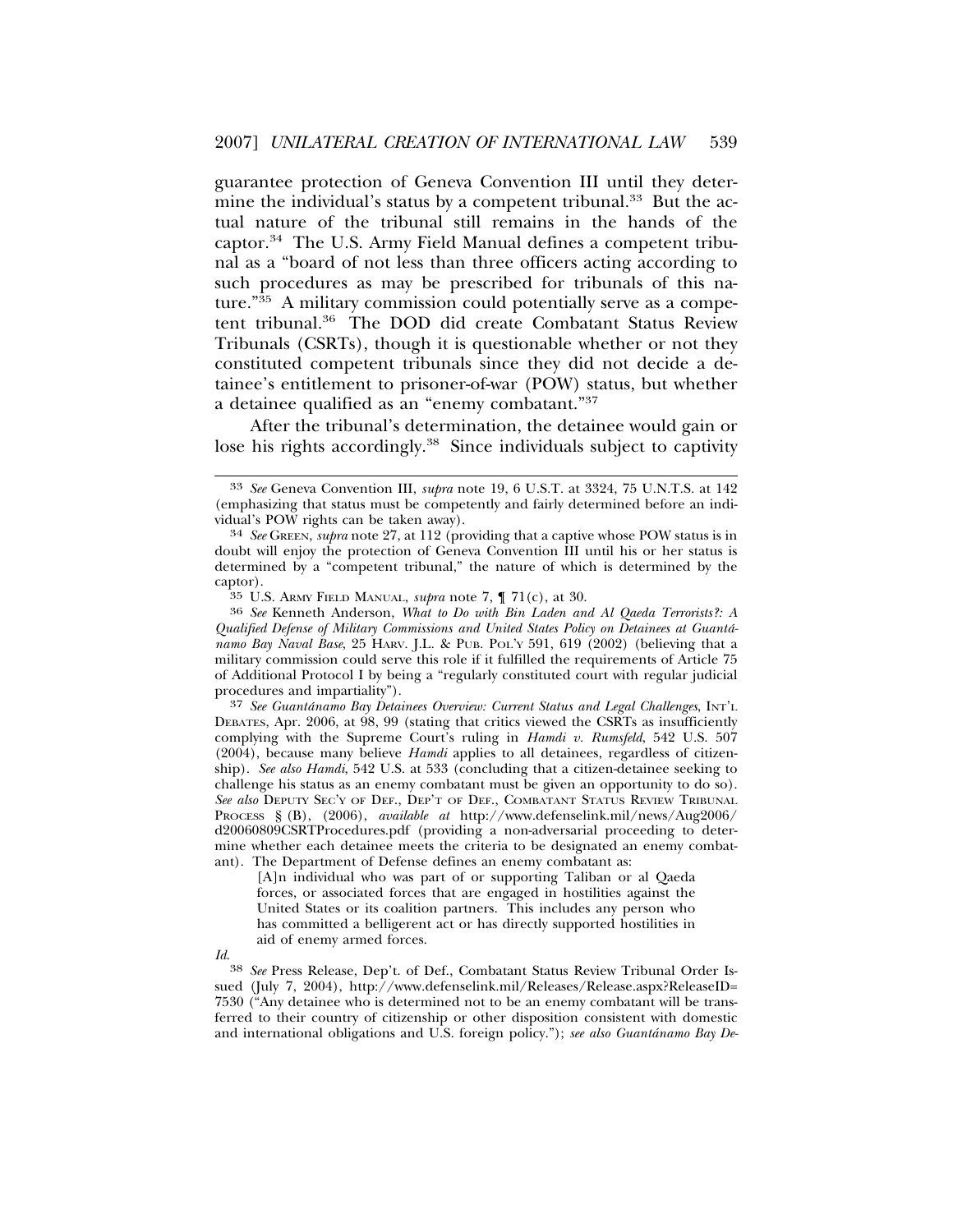of a detaining power retain the protection of the Geneva Conventions until determined otherwise, only an "unprivileged" determination would remove the POW protection of the Geneva Conventions. Ultimately, the term "unprivileged" refers to a status to be determined, not any particular crime.<sup>39</sup> A combatant who failed to follow the law and customs of war, or Article  $4(A)(2)$  of Geneva Convention III, may have committed a war crime as well.40

Even if a belligerent is deemed unprivileged, he or she is protected by Common Article 3 to all four Geneva Conventions, which applies to the treatment of all persons no longer taking part in the hostilities.<sup>41</sup> By its very nature Common Article 3 applies to unlawful combatants and to "conflicts 'not of an international character'<sup>"42</sup> since the International Committee of the Red Cross created the Article to "ensur[e] respect for the few essential rules of humanity which all civilized nations consider as valid everywhere and under all circumstances and as being above and outside war itself."43 The International Committee of the Red Cross formulated a similar but more specific provision in Article 75 of Additional Protocol I to the 1949 Geneva Conventions.<sup>44</sup> It similarly estab-

40 *See* DINSTEIN, *supra* note 23, at 39 (acknowledging that ultimately privileged status requires adherence to the laws and customs of war, and if this is not properly followed, it is likely the individual committed a war crime).

*tainees Overview*, *supra* note 37, at 99 ("Of the 38 detainees determined not to be enemy combatants, 23 have been transferred to their home states.").

<sup>39</sup> *Compare* DINSTEIN, *supra* note 23, at 31 (explaining that war criminals are brought to trial for serious violations of the law of international armed conflict itself, but the law of international armed conflict refrains from stigmatizing an unlawful combatant's acts as criminal and instead merely takes off the mantle of immunity), *with* A.P.V. Rogers, *The Law: Combatant Status*, *in* CRIMES OF WAR, *supra* note 17, at 97 (asserting that noncombatants—those not directly participating in hostilities—who commit war crimes by directly participating in hostilities may be prosecuted for any attacks on people as common crimes, and that while their acts as noncombatants are, therefore not war crimes, their direct participation in hostilities is a war crime).

<sup>41</sup> *See* Geneva Convention III, *supra* note 19, 6 U.S.T. at 3318–20, 75 U.N.T.S. at 136–38.

<sup>42</sup> Derek Jinks, *The Declining Significance of POW Status*, 45 HARV. INT'L L.J. 367, 400–01 (2004) (articulating Common Article 3's applicability between states and informal armed opposition groups).

<sup>43</sup> Geneva Convention III, *supra* 19, 6 U.S.T. at 3320, 75 U.N.T.S. at 138. This provision includes prohibitions against: (a) violence to life and person, in particular murder of all kinds, mutilation, cruel treatment and torture; (b) taking of hostages; (c) outrages upon personal dignity, in particular, humiliating and degrading treatment; (d) the passing of sentences and the carrying out of executions without previous judgment pronounced by a regularly constituted court affording all the judicial guarantees which are recognized as indispensable by civilized peoples. *Id.*

<sup>44</sup> Protocol Additional to the Geneva Conventions of 12 August 1949, and Relating to the Protection of Victims of International Armed Conflicts (Protocol I), *opened for signature* Dec. 12, 1977, 1125 U.N.T.S. at 37–38 [hereinafter Additional Protocol I].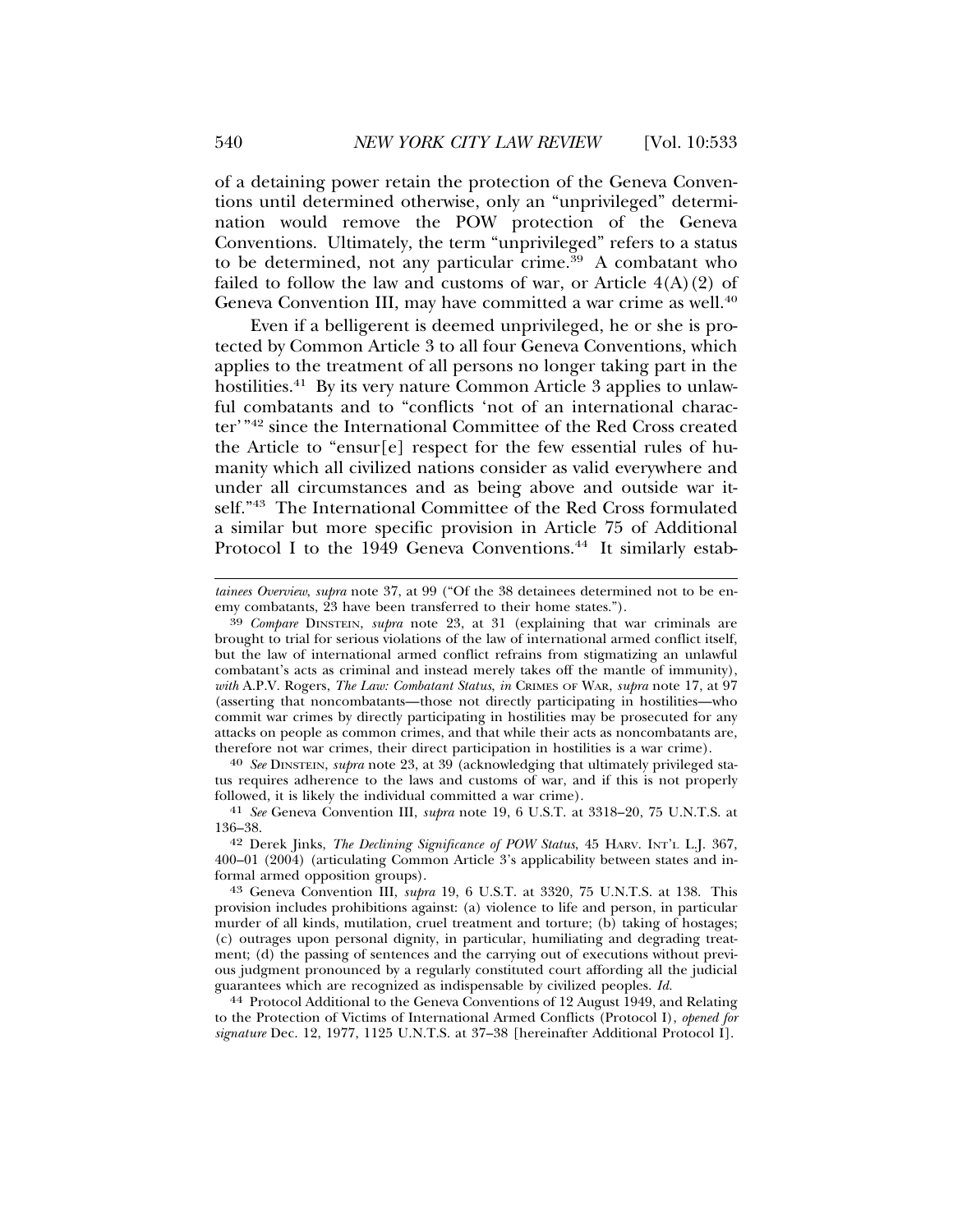lished minimum humanitarian protections to all persons "in the power of" a belligerent State, irrespective of their role in the conflict, and whether they are entitled to "benefit from more favourable treatment under the Conventions or under this Protocol."45

#### *B. War Crimes*

War crimes represent serious breaches of the laws and customs of war.46 The International Criminal Court defines war crimes as "serious violations of the laws and customs applicable in armed conflict not of an international character."47 Furthermore, violations that endanger protected persons, objects, or breach important values are treated as war crimes.48 Offenses against the Geneva Conventions are referred to as "grave breaches," and are also considered war crimes.<sup>49</sup> The U.S. definition mirrors these definitions in the War Crimes Act of 1996.<sup>50</sup> Murder by an un-

47 United Nations Diplomatic Conference of Plenipotentiaries on the Establishment of an International Criminal Court, June 15–July 17, 1998, *Rome Statute of the International Criminal Court*, Article 8(2)(e), U.N. Doc. A/CONF.183/9 (July 17, 1998), *available at* http://www.un.org/law/icc/statute/english/rome\_statute(e).pdf

[hereinafter *Rome Statute*]. <sup>48</sup> *See* JEAN-MARIE HENCKAERTS & LOUISE DOSWALD-BECK, INT'L COMM. FOR THE RED CROSS, CUSTOMARY INTERNATIONAL HUMANITARIAN LAW: VOL. I: RULES 569 (2005) (using deductive analysis of lists of war crimes to define the roots of war crimes).

<sup>49</sup> See GREEN, *supra* note 27, at 292 (explaining that even though offenses against the Geneva Conventions are referred to as "grave breaches," they carry the weight of war crimes in international law).

 $50\,18$  U.S.C.A. § 2441(c) (2006). This statute defines war crimes as: [A]ny conduct— (1) defined as a grave breach in any of the international conventions signed at Geneva 12 August 1949, or any protocol to such convention to which the United States is a party; (2) prohibited by Article 23, 25, 27, or 28 of the Annex to the Hague Convention IV, Respecting the Laws and Customs of War on Land, signed 18 October 1907; (3) which constitutes a violation of Common Article 3 of the international conventions signed at Geneva, 12 August 1949, or any protocol to such convention to which the United States is a party and which deals with non-international armed conflict; or (4) of a person who, in relation to an armed conflict and contrary to the provisions of the Protocol on Prohibitions or Restrictions on the Use of Mines, Booby-

<sup>45</sup> *Id.* at 37. 46 INT'L COMM. FOR THE RED CROSS, COMMENTARY ON THE ADDITIONAL PROTOCOLS I OF 8 JUNE 1977 TO THE GENEVA CONVENTIONS OF 12 AUGUST 1949 888 (Claude Pilloud et al. eds., 1987) [hereinafter RED CROSS COMMENTARY] (citing The Report of the Int'l Law Comm'n, 3d Sess. vol. 4, at 59 (1951)); *see also* Agreement for the Prosecution and Punishment of the Major War Criminals of the European Axis, Aug. 8, 1945, 59 Stat. 1544 at 1547, 82 U.N.T.S. 279 at 288 (defining war crimes as "violations of the laws or customs of war" and enumerating, but not limiting, violations as "murder, ill-treatment or deportation to slave labour or for any other purpose of civilian population of or in occupied territory, murder or ill-treatment of prisoners of war or persons on the seas, killing of hostages, plunder of public or private property, wanton destruction of cities, towns or villages, or devastation not justified by military necessity . . .").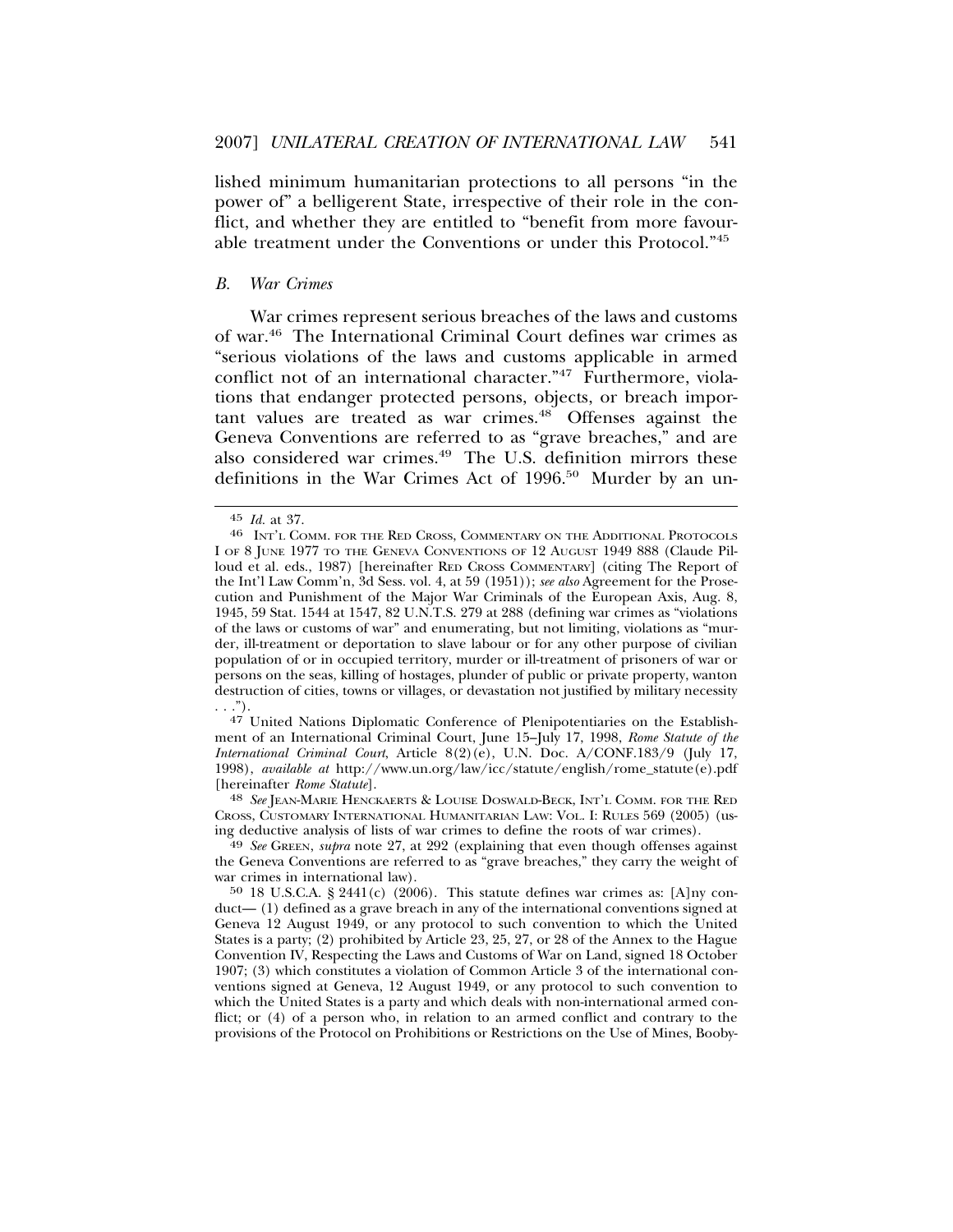privileged belligerent must fulfill this standard in order to constitute a war crime.

It merits notice that unlike most international law sources, the U.S. Army Field Manual does not require a "serious" violation of the law of war to constitute a war crime, any violation of the law of war will do.<sup>51</sup> The Field Manual enumerates offenses, in addition to grave breaches against the Geneva Conventions, to serve as representative war crimes to guide adjudication if new types of war crimes arise.<sup>52</sup>

Though it is not unprecedented for a national court to find that a specific act is a war crime without international recognition, the rarity of such an event precludes customary use.<sup>53</sup> War criminality is not limited to violations of customary international law, and includes applicable treaty law.54 Civilians are just as culpable for war crimes as soldiers.55 While analysis of war crimes allows for flexibility in interpretation to avoid needless pain and suffering in wartime, murder by an unprivileged belligerent does not embody this avoidance and intention.

Traps and Other Devices as amended at Geneva on 3 May 1996 (Protocol II as amended on 3 May 1996), when the United States is a party to such Protocol, willfully kills or causes serious injury to civilians. *Id.*

<sup>51</sup> *See* U.S. ARMY FIELD MANUAL, *supra* note 7, ¶ 499, at 178 ("Every violation of the law of war is a war crime.").

<sup>52</sup> *Id.* ¶ 504, at 180. The Field Manual prescribes that: In addition to the "grave breaches" of the Geneva Conventions of 1949, the following acts are representative of violations of the law of war ("war crimes"): a. Making use of poisoned or otherwise forbidden arms or ammunition; b. Treacherous request for quarter; c. Maltreatment of dead bodies; d. Firing on localities which are undefended and without military significance; e. Abuse of or firing on the flag of truce; f. Misuse of the Red Cross emblem; g. Use of civilian clothing by troops to conceal their military character during battle; h. Improper use of privileged buildings for military purposes; i. Poisoning of wells or streams; j. Pillage or purposeless destruction; k. Compelling prisoners of war to perform prohibited labor; l. Killing without trial spies or other persons who have committed hostile acts; m. Compelling civilians to perform prohibited labor; n. Violation of surrender terms. *Id.*

<sup>53</sup> *See* HENCKAERTS & DOSWALD-BECK, *supra* note 48, at 571 (illustrating how national courts found alleged war criminals guilty of war crimes during World War II unlisted in the charters of the international military tribunals at Nuremberg and Tokyo).

<sup>54</sup> *See id.* at 572 (showing that war crimes can be both violations of customary international law or violations of applicable treaties).

<sup>55</sup> *See id.* at 573 (providing an example of the type of analysis involved in determining whether an offense is considered a war crime).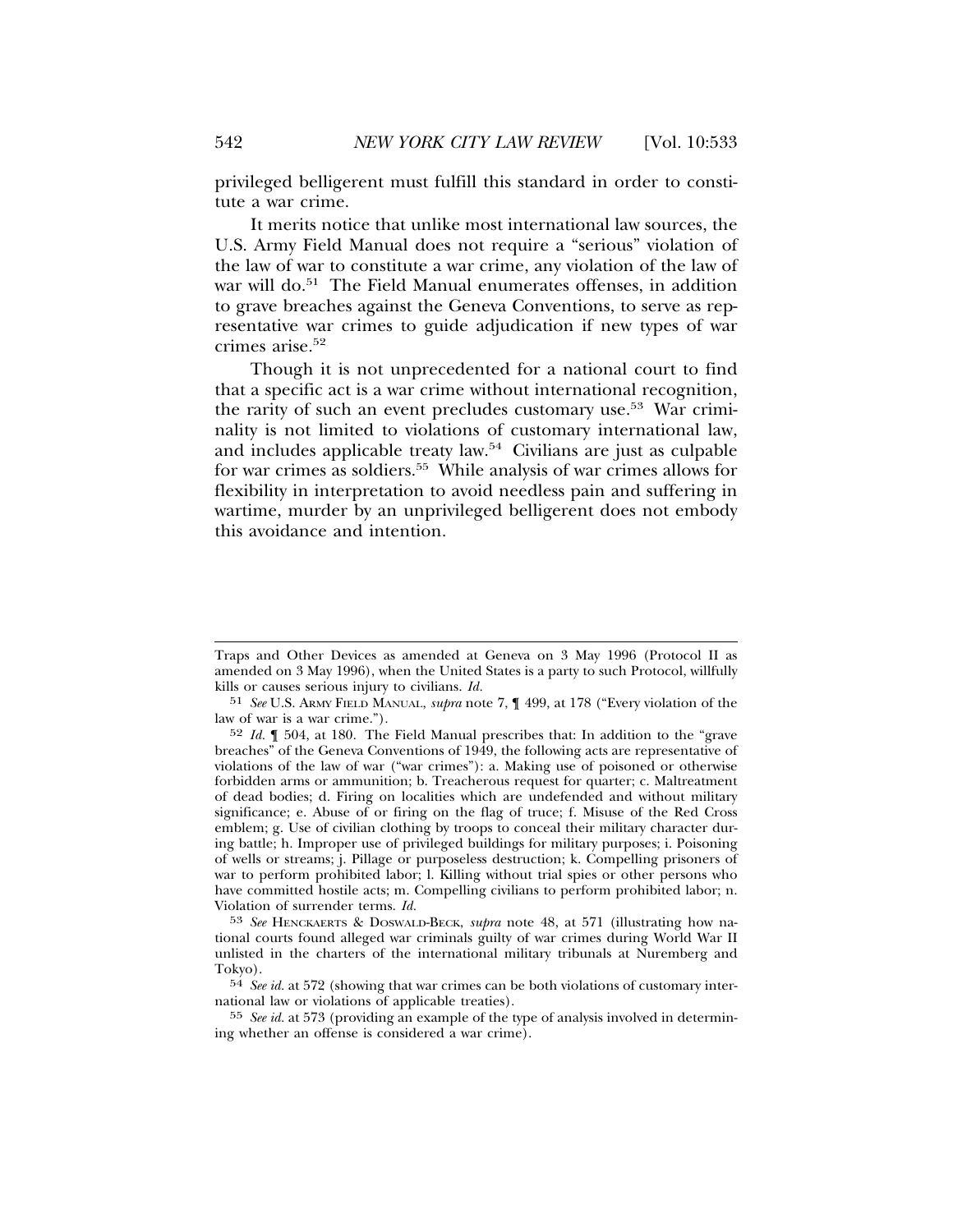II. THE LEGAL DIFFERENCES BETWEEN THE TALIBAN AND AL QAEDA UNDER THE LAW OF WAR AND THE LAW OF INTERNATIONAL ARMED CONFLICT

Since combatant privilege is the central question in murder by an unprivileged belligerent, it is important to distinguish why members of the Taliban may be entitled to combatant privilege and why members of al Qaeda are correctly termed unprivileged belligerents. Al Qaeda's attacks on various military and civilian locations around the world categorize them as a terrorist organization.56 The Taliban ruled Afghanistan as a theocratic government until the U.S. invasion in 2001.57 The key difference being that the Taliban acted as a State, and al Qaeda did not.<sup>58</sup>

The White House press secretary announced on February 7, 2002, that neither Taliban nor al Qaeda detainees "will be given POW legal designation" under the Geneva Conventions."59 Yet, the President failed to distinguish between the Taliban as members of the actual government of Afghanistan, and al Qaeda as members of a non-state entity. Furthermore, since both the Taliban, as the government of Afghanistan, and the U.S. were parties to the Geneva Conventions, their conflict constituted an international armed conflict to which the Geneva Conventions and customary international humanitarian law should have applied.<sup>60</sup>

58 *See* Aldrich, *supra* note 32, at 894–96 (failing to understand the President's reasoning in denying POW status to members of the Taliban since they constitute government forces and thus fall under privileged status under the Geneva Conventions).

<sup>59</sup> Ari Fleischer, White House Spokesman, Special White House Announcement<br>Re: Application of Geneva Conventions in Afghanistan (Feb. 7, 2002).

Re: Application of Geneva Conventions in Afghanistan (Feb. 7, 2002). <sup>60</sup> *See* Aldrich, *supra* note 32, at 893 (emphasizing that the Taliban and al Qaeda should not be grouped together under international law because the Taliban constituted the ruling government of Afghanistan); *but cf. Kadic*, 70 F.3d at 245 (noting the "perverse effect" of immunizing leaders of unrecognized states from the consequences of violating international law, where recognized state actors would otherwise be liable).

<sup>56</sup> *See* Aldrich, *supra* note 32, at 893 ("Al Qaeda is evidently a clandestine organization consisting of elements in many countries and apparently composed of people of various nationalities; it is dedicated to advancing certain political and religious objectives by means of terrorist acts directed against the United States and other, largely Western, nations.").

<sup>57</sup> *Compare* RESTATEMENT (THIRD) OF FOREIGN RELATIONS LAW OF THE UNITED STATES § 201 (1987) ("Under international law, a state is an entity that has a defined territory and a permanent population, under the control of its own government, and that engages in . . . formal relations with other such entities."), *quoted in* Kadic v. Karadzic, 70 F.3d 232, 244 (2d Cir. 1995), *with Afghanistan's Taliban Rulers*, CABLE NEWS NETWORK, Aug. 9, 2001, http://archives.cnn.com/2001/WORLD/asiapcf/central/08/09/taliban.profile (reporting that only three countries—Saudi Arabia, Pakistan, and the United Arab Emirates—recognized the Taliban's rule over Afghanistan).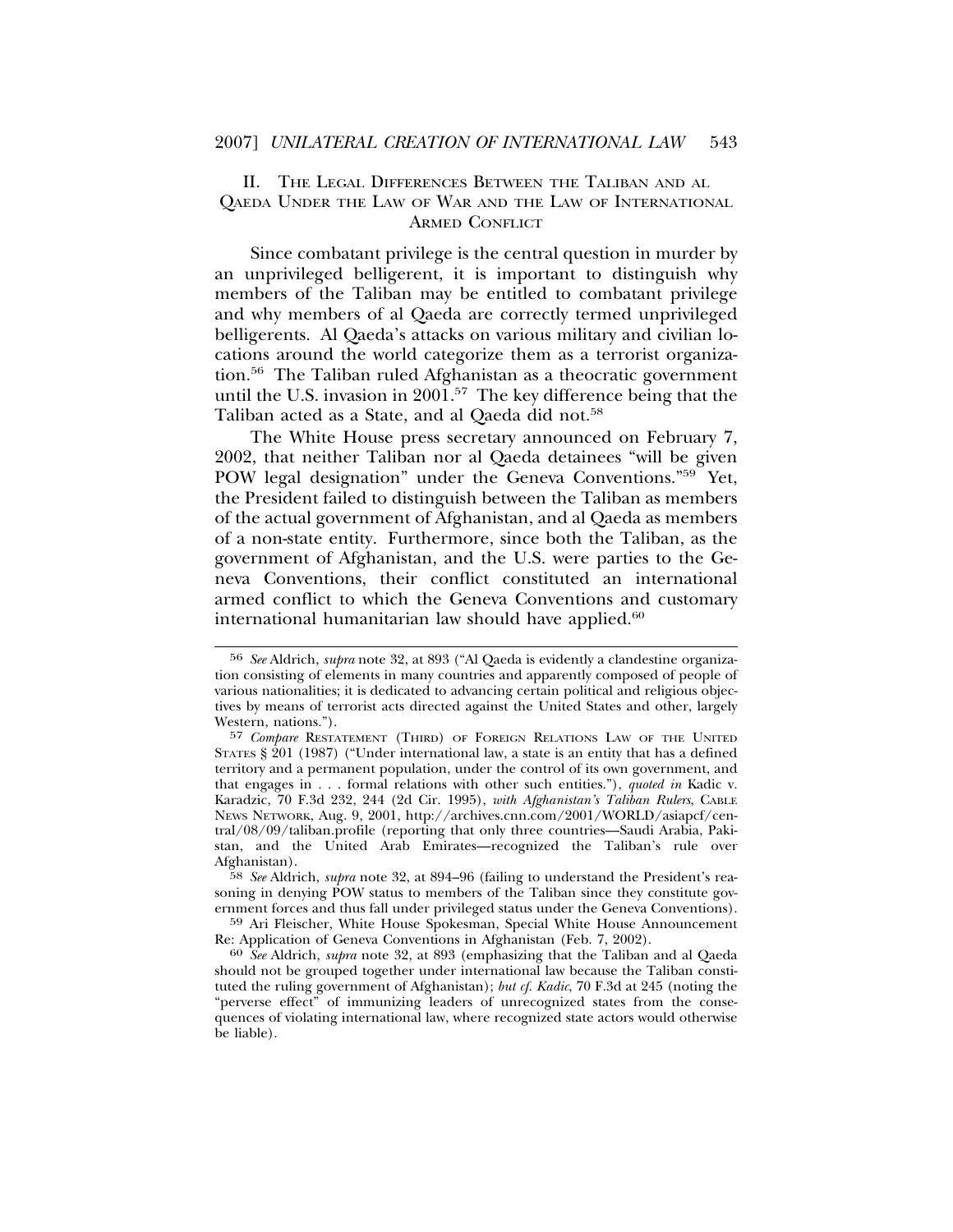Al Qaeda's classification as a terrorist group also precludes its members from certain POW protections under the Geneva Conventions<sup>61</sup> because of their previous attacks on the U.S. Embassy in Kenya, the U.S.S. Cole bombing, and the  $9/11$  attacks.<sup>62</sup> Even while acknowledging that the U.S.S. Cole bombing was on a military target, al Qaeda does not constitute part of the armed forces of a State and accordingly, lacked lawful authority to carry out the attacks.<sup>63</sup>

Hostilities with a non-state actor, absent any related hostilities with a State, cannot trigger international armed conflict.<sup>64</sup> Al Qaeda's attacks preceding October 7, 2001, and any attacks post-October 7, 2001, without a clear, direct link to the armed conflict with Afghanistan did not constitute a international or non-international armed conflict.65 Accordingly, members of al Qaeda do not qualify as lawful combatants under the law of international armed conflict and have been accurately described as unprivileged belligerents.

62 Lieutenant Colonel Andrew S. Williams, *The Interception of Civil Aircraft Over the High Seas in the Global War on Terror*, 59 A.F. L. REV. 73, 77–78 (2007) (stating that al Qaeda has been held responsible for the August 7, 1998 bombing in Kenya, the Octo-

ber 12, 2000 bombing of the U.S.S. Cole, and the September 11, 2001 attacks). <sup>63</sup> Hoffman, *supra* note 13, at 229 (distinguishing al Qaeda objectives as a terrorist organization from those of state actors involved in armed conflict). *But see* WILLIAM A. SCHABAS, AN INTRODUCTION TO THE INTERNATIONAL CRIMINAL COURT 35 (2d ed. 2004) ("The problem with a distinct crime of terrorism lies in definition, it being often said that 'one person's terrorist is another's freedom fighter.'"). <sup>64</sup> *See* Schmitt Aff., *supra* note 17, ¶ 7, at 3 (specifying that an international armed

conflict may involve non-State actors, but an actual international armed conflict requires at least one state on each side).

<sup>61</sup> *Compare* Geneva Convention III, *supra* note 19, 6 U.S.T. at 3320, 75 U.N.T.S. at 138 (defining persons entitled to prisoner of war status as "[m]embers of other militias and members of other volunteer corps . . . [who] fulfil [sic] the following conditions . . . that of conducting their operations in accordance with the laws and customs of war"), *with* RED CROSS COMMENTARY, *supra* note 46, at 526 (indicating that terrorists do not comply with the combatant obligation to follow the rules of international law applicable in armed conflict), *and id.* at 526 n.27 (defining terrorism as "the systematic attack on non-military objectives in order to force the military elements of the adverse Party to comply with the wishes of the attacker by means of the fear and anguish induced by such an attack").

<sup>65</sup> *See id.* ¶¶ 10–11, at 4 (applying a *sine qua non* of international armed conflict that an international armed conflict only began on Oct. 7, 2001 between the U.S. and Afghanistan). *See also* Hamdan v. Rumsfeld, 126 S. Ct. 2749, 2777 (2006) (in order to exercise jurisdiction by a tribunal convened to try Hamdan, the offense "must have been committed within the period of the war." (quoting WINTHROP, *supra* note 7, at 837)).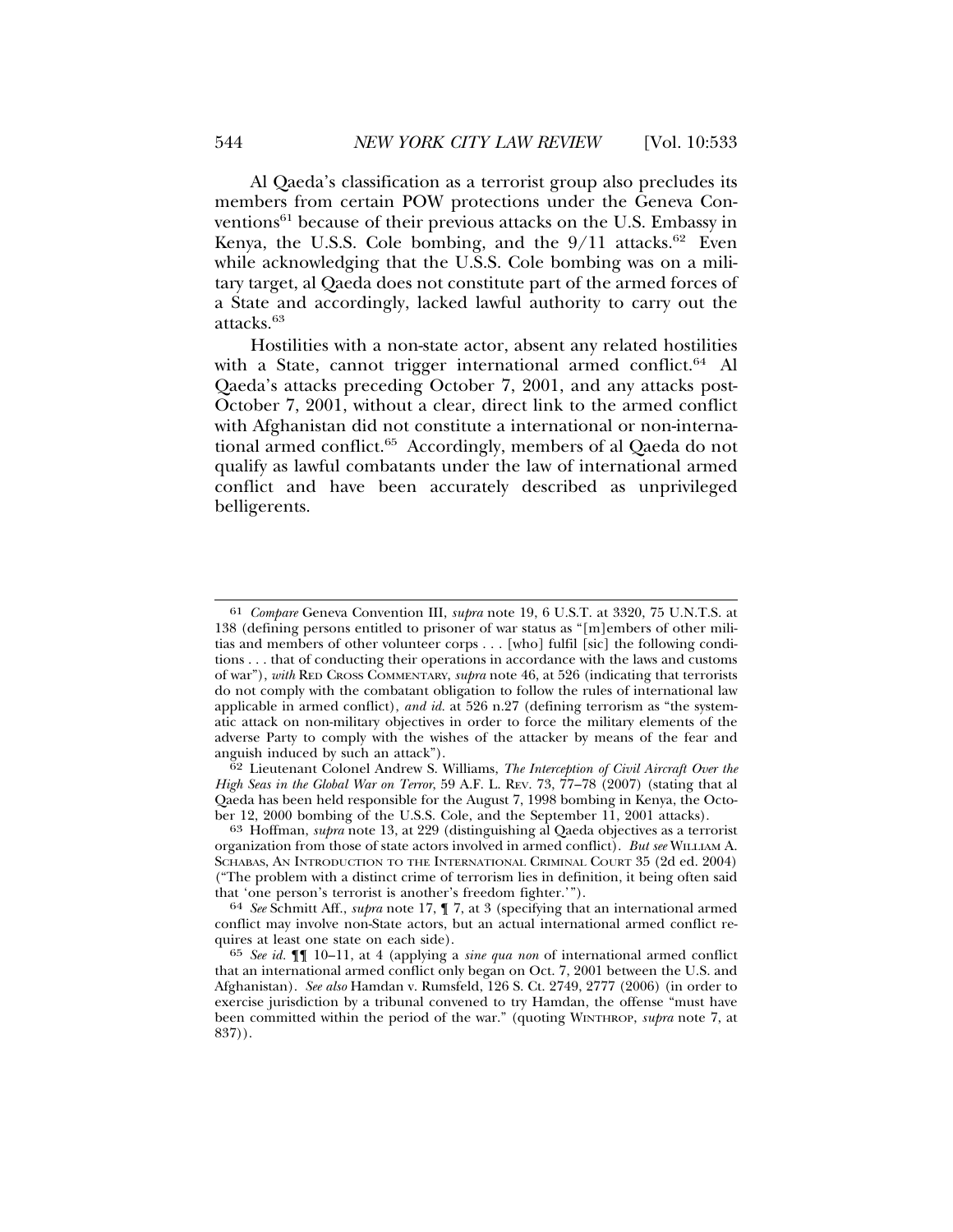#### III. MURDER BY AN UNPRIVILEGED BELLIGERENT UNDER INTERNATIONAL LAW

War crimes involve inhumane methods of causing death, not causing the death itself, which is an inherent part of war. A comparison of the enumerated war crimes in each major international convention, court, and statute reveals that murder by an unprivileged belligerent is not listed in any international legal instrument.<sup>66</sup> This confirms the belief that while new offenses violating the law of war will continue to arise with the evolution of warfare, the unilateral creation of a war crime should be looked at with a high level of scrutiny.<sup>67</sup>

Regardless of this evolution, murder by an unprivileged belligerent is not governed currently by the law of war. When a belligerent is declared unprivileged, international law removes the mantle of protection provided by lawful status under the law of armed combat.68 But when an individual is not a formal member of an armed force that is party to the conflict, he falls outside international legal protection.<sup>69</sup> He is simply a plain belligerent or civilian and would automatically fall under the domestic rule of law, which

67 *See Hamdan*, 126 S. Ct. at 2780 n.34 (limiting the evolutionary nature of the common law to an incremental development by the judiciary). *See also* Filartiga v. ´ Peña-Irala, 630 F.2d 876, 881 (2d Cir. 1980) ("The requirement that a rule command the 'general assent of civilized nations' to become binding upon them all is a strin-

<sup>68</sup> *See* DINSTEIN, *supra* note 23, at 234 (contrasting the removal of immunity with an offense against the law of international armed conflict).

offense against the law of international armed conflict). <sup>69</sup> *See* Hoffman, *supra* note 13, at 230 (distinguishing between formal combatants

<sup>66</sup> *See* HENCKAERTS & DOSWALD-BECK, *supra* note 48, at 574–99 (listing war crimes by international legal instrument with commentary on each charge under each instrument). The list of war crimes were based on:

<sup>(1)</sup> grave breaches included in the Geneva Conventions based on crimes pursued by the International Military Tribunals at Nuremberg and Tokyo; (2) crimes derived from other war crimes trials after the Second World War; (3) violations of customary international law listed in Additional Protocol I and as war crimes in the Statute of the International Criminal Court committed during an international armed conflict ; (4) war crimes in the Statute of the International Criminal Court developed since the adoption of Additional Protocol I in 1977 and committed during an international armed conflict; (5) crimes not referred to in the Statute of the International Criminal Court but recognized as violations of customary international law committed during an armed international conflict; (6) serious violations of Common Article 3 of the Geneva Conventions; (7) other serious violations of customary international law during a non-international armed conflict included in the Statute of the International Criminal Court and in the Statutes of the International Criminal Tribunal for Rwanda and the Special Court for Sierra Leone; (8) violations of Additional Protocol II and of customary international law during a non-international armed conflict; (9) other serious violations of international humanitarian law during a non-international armed conflict listed as war crimes in the Statute of the International Criminal Court; (10) war crimes recognized by State practice during non-international conflict. *Id.*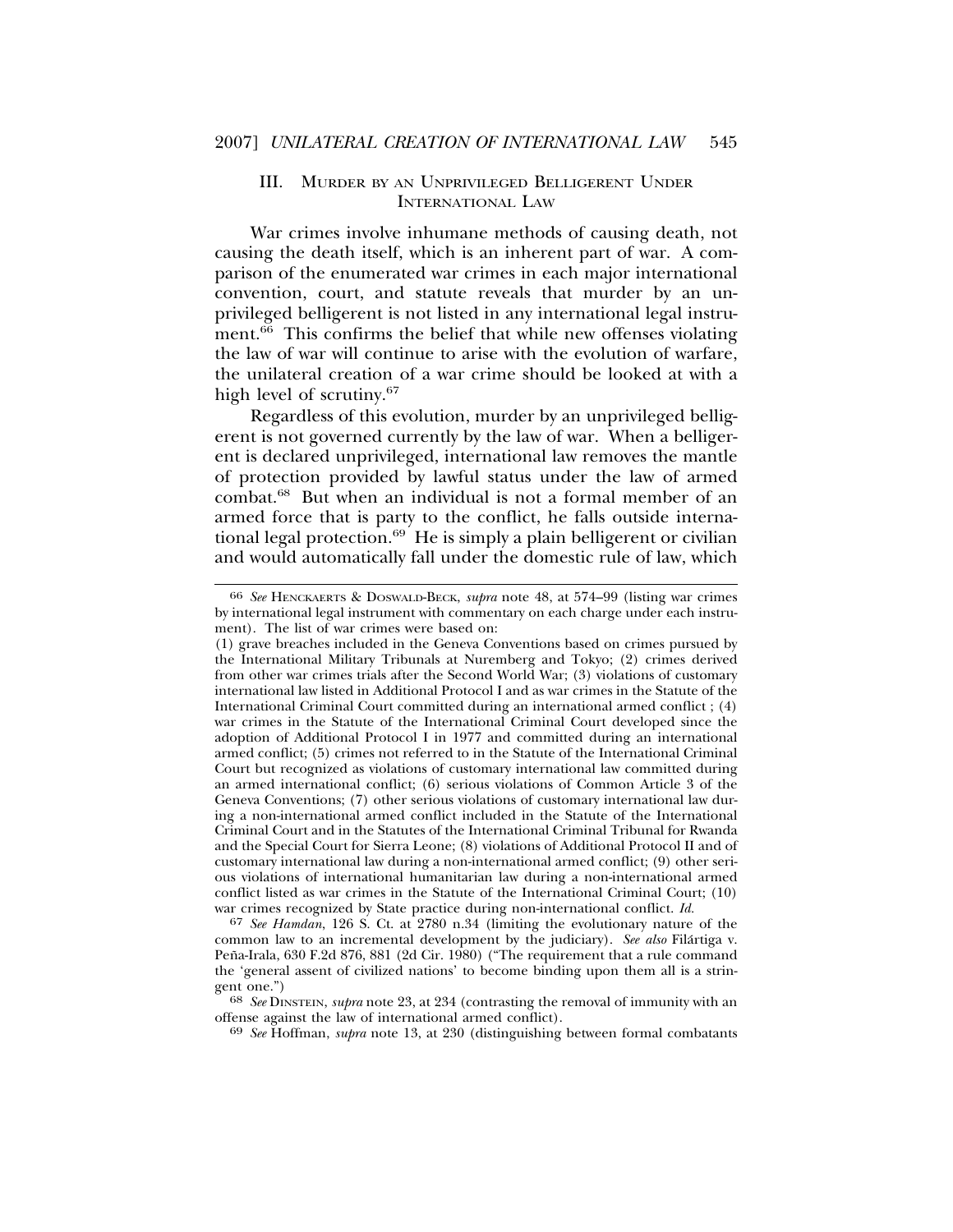is enforceable when an individual does not have combatant immunity.<sup>70</sup>

The simplest explanation predicates war as a game. Playing this game is illegal, unless you fulfill certain conditions that give you benefits.71 Without these benefits, a player commits illegal acts (the domestic crime of murder) by simply participating (killing someone).72 Murder by an unprivileged belligerent is playing the game without benefits, illegal activity that places the individual under domestic law.

A benefited player plays the game according to specific rules.<sup>73</sup> A benefited player can be disciplined for breaking these specific rules. Breaking these rules constitutes a war crime.<sup>74</sup> An unbenefited player cannot break these rules because he is not part of the game. If he kills someone, he will be subject to a murder charge under domestic law *but not a war crime*. 75 A war crime inherently requires an overt infraction of the law of war, not just committing a domestic crime without combatant immunity, i.e. privileged status.76

A more perplexing issue arises after realizing that the DOD created the crimes and offenses under MCI No. 2 after the war in

74 *See supra* Part I.B (defining war crimes as violations of the law of war, armed combat, and Geneva Conventions).

among nations and other individuals outside the law of war that promulgate attacks for their own ends, not the ends of a State).

<sup>70</sup> *See* Schmitt Aff., *supra* note 17, ¶ 38, at 12–13 ("[T]he unprivileged belligerent who kills a combatant is subject to prosecution for murder pursuant to the domestic law of States with subject matter jurisdiction over the offense and personal jurisdiction over the accused.").

<sup>71</sup> *Cf.* Geneva Conventions III, *supra* note 19, U.S.T. at 3320, 75 U.N.T.S at 138 (delineating the conditions necessary to qualify as a prisoner of war, i.e. lawful combatant).

<sup>72</sup> *See* U.S. JAG OP. LAW HANDBOOK, *supra* note 32 (establishing that the offense of murder, without privileged status under the law of war, is illegal under domestic law).

<sup>73</sup> *Cf.* U.S. ARMY FIELD MANUAL, *supra* note 7, ¶ 2, at 3 (stating that armed conflict is governed by the law of land warfare which includes law enumerated in legal treaties and customary law which may apply even if not enumerated in a written instrument of law).

<sup>75</sup> *See* DINSTEIN, *supra* note 23, at 234 (stating that domestically defined criminal acts committed by an individual without privileged status under the law of armed international combat removes the mantle of combatant immunity, thus placing the individual under domestic law). *See also* Mohammed Ali v. Public Prosecutor, [1968] 3 All ER 488, 497, 1 A.C. 430 (1969) (Judicial Committee of the Privy Council) (appeal taken from Malay) (holding that two members of the Indonesian armed forces who committed sabotage while wearing civilian clothes in Singapore could be tried under Malaysian domestic law because they did not comply with the requirements of Geneva Convention III Article  $4(A)(2)$  and were not operating as members of the Indonesian armed forces at the time).

<sup>76</sup> *See generally supra* Part I.B.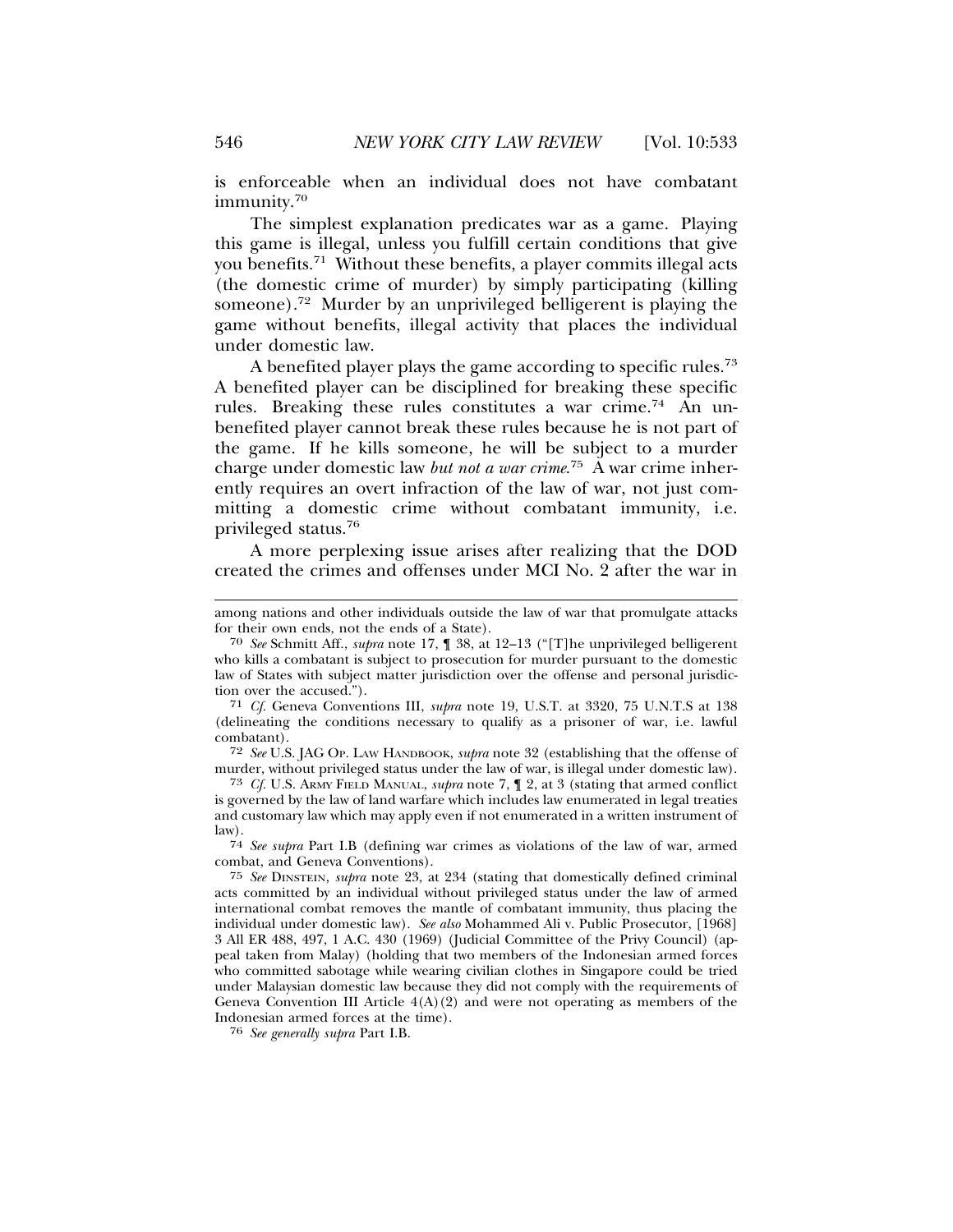Afghanistan began. The DOD charged the detainees with offenses that were not war crimes at the time of their commission, constituting a violation of international (and domestic) ex post facto laws.<sup>77</sup> Furthermore, even if a national court, trying an unprivileged combatant, finds a sufficiently-alleged war crime, the court cannot prosecute the accused under that war crime unless it was an offense at the time of commission.78

The DOD created the charge of murder by an unprivileged belligerent well after the invasion of Afghanistan<sup>79</sup> in MCI No.  $2,80$ making it impermissible to allow a detainee's prosecution under this charge. Furthermore, because of the ex post facto protections in the Geneva Conventions and other international law instruments, the charge is invalid and should not be evaluated by the "regularly constituted court" responsible for trying the detainee.<sup>81</sup> Nevertheless, a nuanced view of war criminality during the war in Afghanistan requires an understanding of other possible war crimes, statuses, and categorizations that could be confused with murder by an unprivileged belligerent.

#### *A. Perfidy*

Perfidy is defined as "[a]cts inviting the confidence of an adversary to lead him to believe that he is entitled to, or is obliged to accord, protection under the rules of international law applicable in armed conflict, with intent to betray that confidence."82 Con-

<sup>77</sup> *See* M. Cherif Bassiouni, *Human Rights in the Context of Criminal Justice: Identifying International Procedural Protections and Equivalent Protections in National Constitutions*, 3 DUKE J. COMP. & INT'L L. 235, 290–92 (1993) (defining the "[p]rotection from *ex post facto* laws" as a "guarantee[ ] that crimes and punishments will not be created *ad hoc* to be applied retroactively to particular cases" and stating that ex post facto protection is guaranteed by the United States Constitution, art. I,  $\S$  9, and by ninety-five other nations' constitutions).

<sup>78</sup> *See generally* Calder v. Bull, 3 U.S. 386, 397 (1798) (prohibiting the passage of criminal ex post facto law).

<sup>79</sup> Letter from the Permanent Representative of the United States of America to the President of the United Nations Security Council, U.N. Doc. S/2001/946 (Oct. 7, 2001) (The U.S. informed the U.N. Security Council that it was responding with military force in Afghanistan in reaction to "the armed attacks carried out against the United States."). 80 MCI No. 2, *supra* note 8 (declaring that murder by an unprivileged belligerent

is an offense on April 30, 2003, almost two and a half years after the invasion of Afghanistan on October 7, 2001).

<sup>81</sup> *See* Geneva Convention III, *supra* note 19, 6 U.S.T. at 3320, 75 U.N.T.S. at 138 (affording all the judicial guarantees recognized as indispensable to civilized people, which likely includes protection from ex post facto criminality due to its enumeration in the U.S. Constitution and 95 other national constitutions); *see also* Bassiouni, *supra* note 77, at 290.

<sup>82</sup> Additional Protocol I, *supra* note 44, 1125 U.N.T.S. at 21.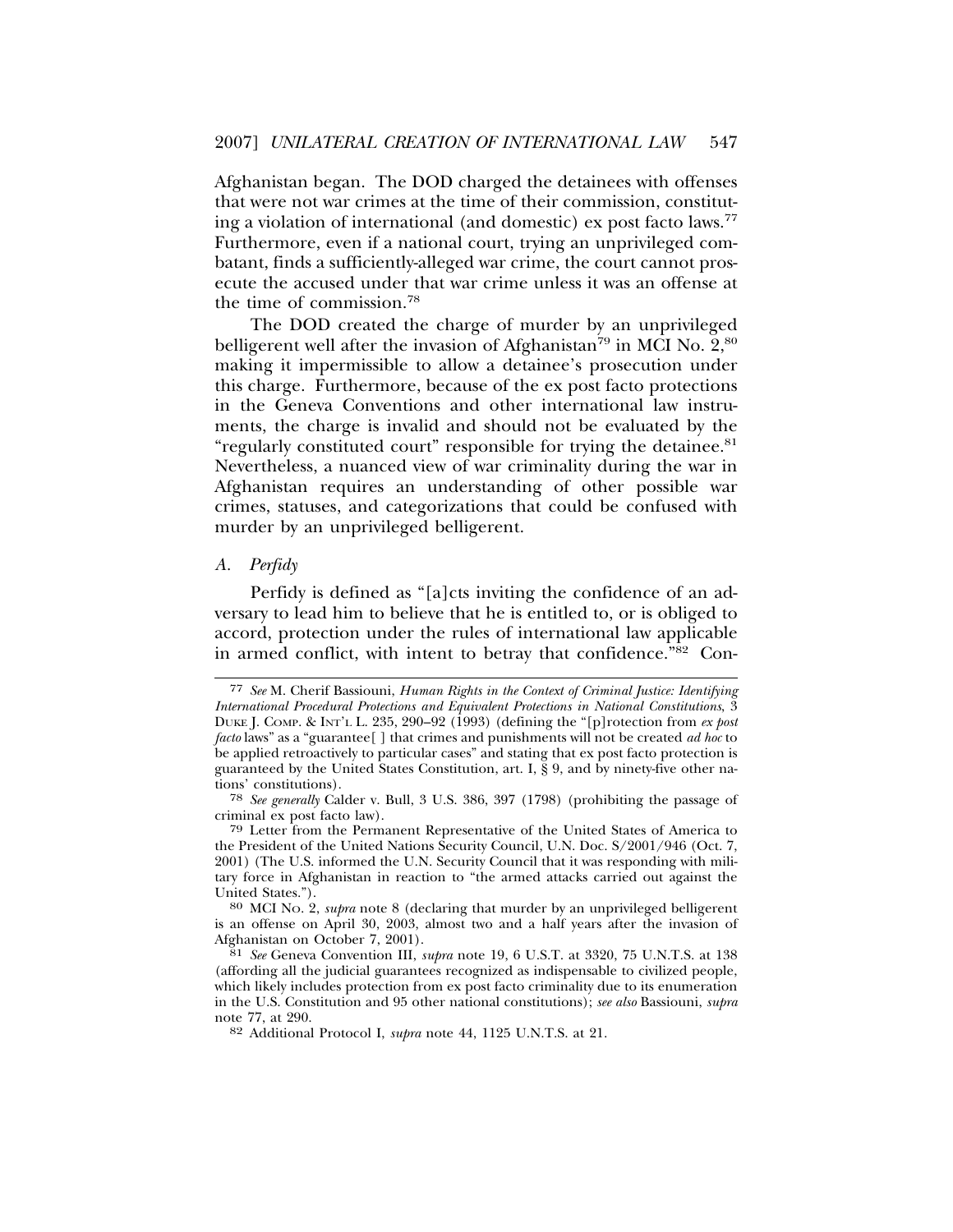ceptually, perfidy is similar to murder by an unprivileged belligerent. Military manuals around the world,<sup>83</sup> including the U.S. Army Field Manual,<sup>84</sup> recognize perfidy as a war crime.

Yet, because perfidy relies on intentional subterfuge in order to kill, wound, or capture an enemy, it requires conduct beyond murder by an unprivileged belligerent. An unprivileged belligerent does not possess combatant immunity and other privileges inherent in lawful combat,<sup>85</sup> but does not necessarily kill through deceit. Because the DOD alleges it is solely the act of murder itself, without privilege, that creates war criminality,<sup>86</sup> an allegation of perfidy would require specific facts that an individual actively misled an enemy—outside the law of war—to actuate a killing.

#### *B. Guerrilla and Irregular Warfare*

The U.S. Army Field Manual states that "[p]ersons . . . who take up arms and commit hostile acts without having complied with the conditions pre-scribed by the laws of war for recognition as belligerents . . . [are] not entitled to be treated as prisoners of war . . . . "87 Scholars disagree whether guerrillas by definition violate the law of war due to their status and non-compliance with the Geneva Conventions' conditions for recognition as a privileged combatant.88 Yet, ratification of Additional Protocol I does not require irregular or resistance forces to identify themselves. Irregular forces are only required to be under proper command, and

<sup>83</sup> *See generally* HENCKAERTS & DOSWALD-BECK, *supra* note 48, at 203–26 (summarizing the customary international humanitarian rules against deception through an analysis of individual States' military manuals).

<sup>84</sup> U.S. ARMY FIELD MANUAL, *supra* note 7,  $\llbracket$  50, at 22 (defining perfidy as securing an advantage over the enemy by lying or breaching faith or "moral obligation to speak the truth" such as feigning surrender to secure an advantage over an enemy).

<sup>85</sup> *See supra* Part I.A (providing background on the effects of lacking privilege under the law of armed combat). <sup>86</sup> *See* MCI NO. 2, *supra* note 8 (defining murder by an unprivileged belligerent

based on the three primary elements of killing or severely injuring, lacking privilege, and occurring during an armed conflict).<br><sup>87</sup> U.S. ARMY FIELD MANUAL, *supra* note 7, **[80, at 34** (internal citations omitted).

<sup>88</sup> Compare Baxter, *supra* note 25, at 337 (asserting that "genuine allegiance" and "licit and laudable" purposes in the view of the State that they are supporting would provide sufficient justification to preclude international criminality), *and id.* at 337–38 n.4 (noting that "[a]lthough some guerrillas may engage in . . . the war crime[ ] of murder . . . , it is somewhat naïve to suppose that . . . guerrillas never devote themselves to the same missions as the regular armed forces[,]" so that guerrillas should not necessarily be considered "bandits" or "pirates" (citing Willard B. Cowles, *Universality of Jurisdiction over War Crimes*, 33 CAL. L. REV. 177, 181–203 (1945))), *with* GREEN, *supra* note 27, at 117 ("Irregular forces and resistance movements are only protected so long as they satisfy the normal requirements for recognition as combatants . . . .").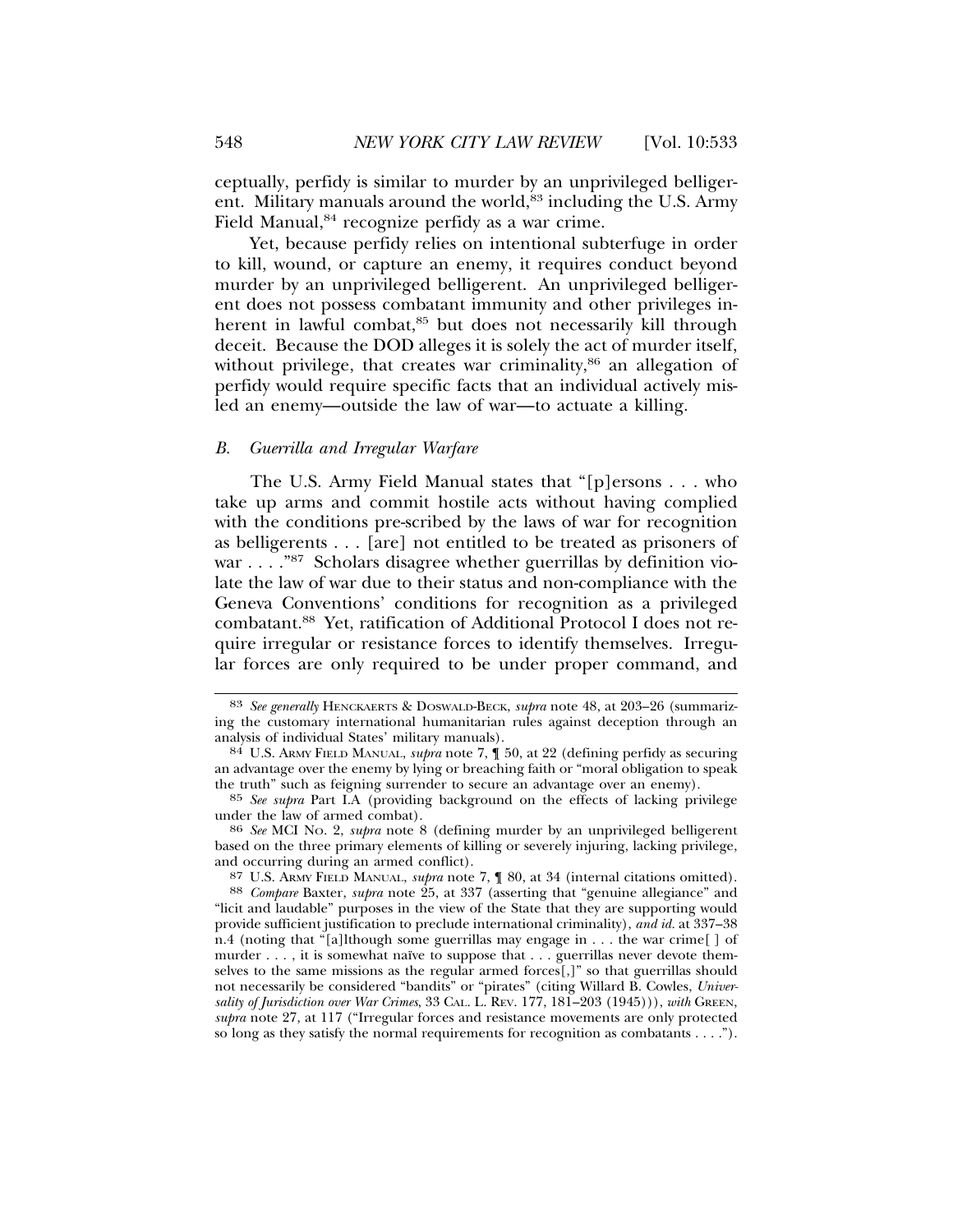carry their arms openly, when attacking or deploying preparatory to an attack.<sup>89</sup>

It is unlikely that the Taliban would fall under such a classification since members of the Taliban army were combatants of a recognized government (even if they were not recognized by the U.S.).<sup>90</sup> With regard to al Qaeda, the operations conducted by al Qaeda against the Northern Alliance could categorize them as an irregular force.91 Although al Qaeda was located in Afghanistan prior to the invasion by the  $U.S.,<sup>92</sup>$  its operations alongside the Taliban could confirm the presumption that the Taliban accepted al Qaeda's allegiance and fought alongside them in some instances.<sup>93</sup> Therefore, if a member of al Qaeda killed a soldier during battle alongside the Taliban, he could be categorized as a privileged combatant. This is still predicated on compliance with the Article  $4(A)$  requirements for privileged combatancy.<sup>94</sup> Al Qaeda's terrorist operations outside Afghanistan flagrantly violate the laws of war and would immediately preclude them from privi-

*Id.*

*Id.*<sup>90</sup> *See supra* note 57 (acknowledging the Taliban's recognition by Saudi Arabia, Pakistan, and the United Arab Emirates).

91 *See* DINSTEIN, *supra* note 23, at 49 ("Al Qaeda fighters constitute irregular forces.").

ers who fought alongside the Taliban in brigades or other units as irregular forces who still needed to comply with Article  $4A(2)$  of Geneva Convention III to qualify for privileged status).

<sup>94</sup> Geneva Convention III, *supra* note 19, 6 U.S.T. at 3320, 75 U.N.T.S. at 138.

<sup>89</sup> *See* Additional Protocol I, *supra* note 44, 1125 U.N.T.S. at 23. The armed forces of a Party to a conflict consist of all organized armed forces, groups and units which are under a command responsible to that Party for the conduct of its subordinates, even if that Party is represented by a government or an authority not recognized by an adverse Party. Such armed forces shall be subject to an internal disciplinary system which, *inter alia*, shall enforce compliance with the rules of international law applicable in armed conflict.

Recognizing, however, that there are situations in armed conflicts where, owing to the nature of the hostilities an armed combatant cannot so distinguish himself, he shall retain his status as a combatant, provided that, in such situations, he carries his arms openly: (a) During each military engagement, and (b) During such time as he is visible to the adversary while he is engaged in a military deployment preceding the launching of an attack in which he is to participate.

<sup>92</sup> *See* Memorandum from Richard Clarke to Condoleezza Rice on Presidential Policy Initiative/Review—The Al Qida [sic] Network (Jan. 25, 2001), *available at* http:// www.gwu.edu/~nsarchiv/NSAEBB/NSAEBB147/clarke%20memo.pdf (implying the presence of al Qaeda in Afghanistan by asking whether the National Security Council should support the Northern Alliance to provide a viable opposition force in Afghanistan against al Qaeda/Taliban). <sup>93</sup> *See* GOLDMAN & TITTEMORE, *supra* note 32, at 30 (categorizing the al Qaeda fight-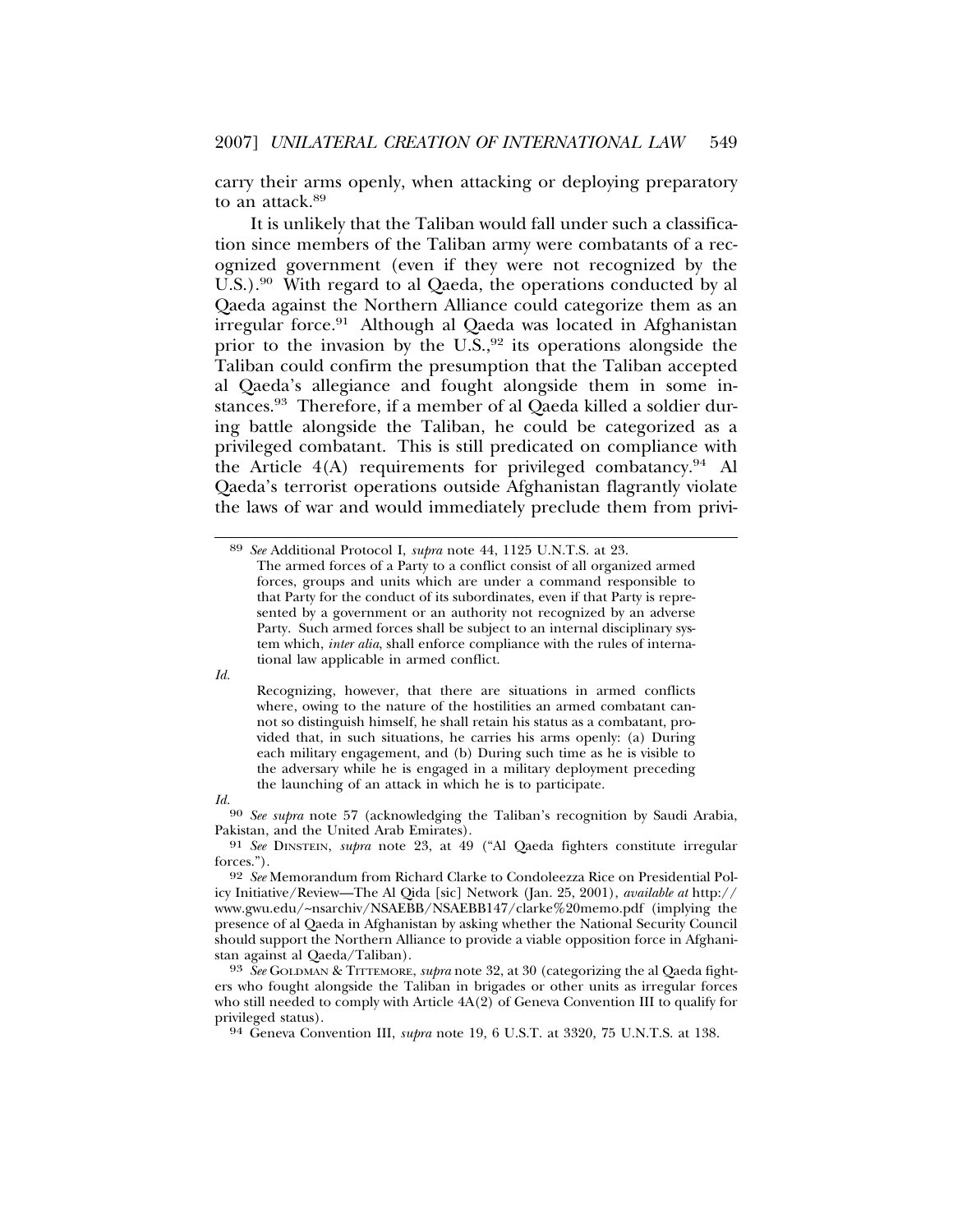leged combatant status.95

## IV. MURDER BY AN UNPRIVILEGED BELLIGERENT UNDER <sup>H</sup>AMDAN <sup>V</sup>. RUMSFELD

While the Supreme Court did not directly discuss murder by an unprivileged belligerent within the four corners of *Hamdan v. Rumsfeld*, the opinion does provide a solid footing for an analysis of the charge.96 Although U.S. military law does not consider the severity of the offense when determining a war crime,<sup>97</sup> *Hamdan* established that an act does not become a crime without its "foundations having been firmly established in precedent."98 Because murder by an unprivileged belligerent reflects neither the characteristics of any of the representative war crimes presented in the U.S. Army Field Manual<sup>99</sup> nor the war crimes recognized under international law,100 the government did not make the "substantial showing" necessary to establish murder by an unprivileged belligerent as an offense violating the law of war.<sup>101</sup> Murder by an unprivileged belligerent may be prosecuted as a domestic crime, not a war crime.<sup>102</sup>

The Supreme Court explained that while it is permissible for the government to try the alleged offense even if the charge is not

<sup>98</sup> *Hamdan*, 126 S. Ct. at 2780 n.34. *See also* Filártiga v. Peña-Irala, 630 F.2d 876, 881 (2d Cir. 1980) (interpreting international law as it has evolved among the nations of the world today through customary international law, rather than a static view of

international law from 1789). <sup>99</sup> U.S. ARMY FIELD MANUAL, *supra* note 7, ¶ 504, at 180. *See also supra* note 52 and accompanying text (failing to list any violation of the law of war involving the juxtaposition of combatant status and killing).

<sup>95</sup> *See* DINSTEIN, *supra* note 23, at 49 (asserting that "Al Qaeda's contempt" for privileged combatancy "was flaunted in the execution of the original armed attack of 9/ 11"). *See also* GOLDMAN & TITTEMORE, *supra* note 32, at 29 (agreeing with the President and Defense Secretary's depiction of al Qaeda as an international terrorist organization that conducted private hostilities against the U.S. for which they may be

punished). <sup>96</sup> *See* Hamdan v. Rumsfeld, 126 S. Ct. 2749, 2780–85 (2006) (providing an analytical procedure to determine whether an offense constitutes a war crime through the charge of conspiracy against Salim Hamdan).<br><sup>97</sup> See supra note 51 and accompanying text.

<sup>100</sup> *See* HENCKAERTS & DOSWALD-BECK, *supra* note 48, at 574–99 (analyzing all the war crimes listed in any international legal instrument recognized by the International Committee of the Red Cross and finding no relationship to murder by an unprivileged belligerent).

<sup>101</sup> *Cf. Hamdan*, 126 S. Ct. at 2780 (concluding that the conspiracy charge in Hamdan's case did not meet the "substantial showing" burden because the charge had rarely been tried by any law-of-war military commission and did not appear in the Geneva Conventions or the Hague Conventions).

<sup>102</sup> U.S. JAG OP. LAW HANDBOOK, *supra* note 32.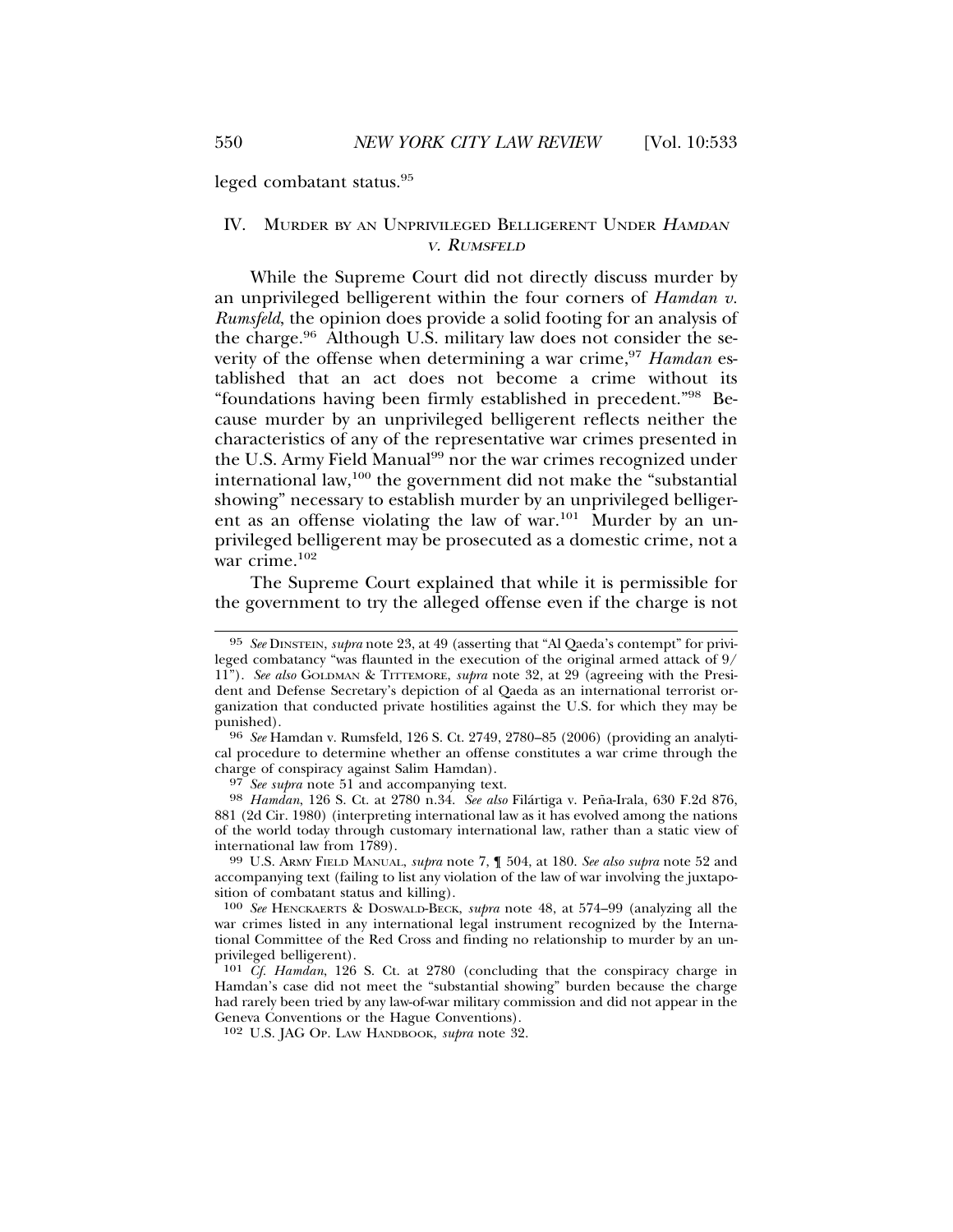defined by statute or treaty,<sup>103</sup> the precedent must be "plain and unambiguous."104 Even if a source does exist, it must satisfy the Court's "high standard of clarity required to justify the use of a military commission."105 In the Court's analysis of the conspiracy charge against the defendant, the burden was "far from satisfied" since that crime has "rarely if ever been tried" in this country and is absent from the Geneva Conventions and Hague Conventions.106

It is difficult to imagine that murder by an unprivileged belligerent would fulfill this burden without previous consideration by a law-of-war military commission.<sup>107</sup> The government's difficulty in satisfying its burden is underscored by the charge's absence from customary international law108, and from the law of armed combat.109 Thus, the Supreme Court's reasoning in *Hamdan* substantiates the fact that murder by an unprivileged belligerent is not a war crime triable by military commission.

#### V. THE MILITARY COMMISSIONS ACT OF 2006

President Bush signed the Military Commissions Act of 2006 (MCA) into effect on October 17, 2006. While recognizing presidential authority to constitute military commissions, the MCA provides a working legislative framework for the commissions. Previously, the DOD operated under a presidential military order by enforcing the MCI since there was no legislative mandate.<sup>110</sup>

<sup>103</sup> *See Hamdan*, 126 S. Ct. at 2780 (stating that Congress incorporated the common law of war through the adoption of Article 21 of the Uniform Code of Military Justice).

<sup>104</sup> *Id.* (fearing that lesser expectations would risk giving the military a degree of adjudicative and punitive power beyond the levels defined by statute or the Constitution).

<sup>105</sup> *Id.* at 2781 (determining that the three sources cited by the government to justify the trial of conspiracy in a military commission do not adequately meet the Court's standard).

<sup>106</sup> *Id.* at 2780–81 (adding that other international law sources confirmed that conspiracy was not a violation of the law of war).

<sup>107</sup> *See generally* MCI NO. 2, *supra* note 8 (defining murder by an unprivileged belligerent for the first time on the instructions' April 30, 2003, release date).

<sup>108</sup> *See* HENCKAERTS & DOSWALD-BECK, *supra* note 48, at 574–99 (recognizing the absence of murder by an unprivileged belligerent from any war crime defined by a customary international humanitarian legal instrument).

<sup>109</sup> *See supra* Part III (concluding that murder by an unprivileged belligerent is not a war crime under the law of armed combat).

<sup>110</sup> *See* Press Release, George W. Bush, President Issues Military Order: Detention, Treatment, and Trial of Certain Non-Citizens in the War Against Terrorism (Nov. 13, 2001), http://www.whitehouse.gov/news/releases/2001/11/20011113-27.html (relying on his authority as the President and Commander-in-Chief of the Armed Forces to constitute military commissions).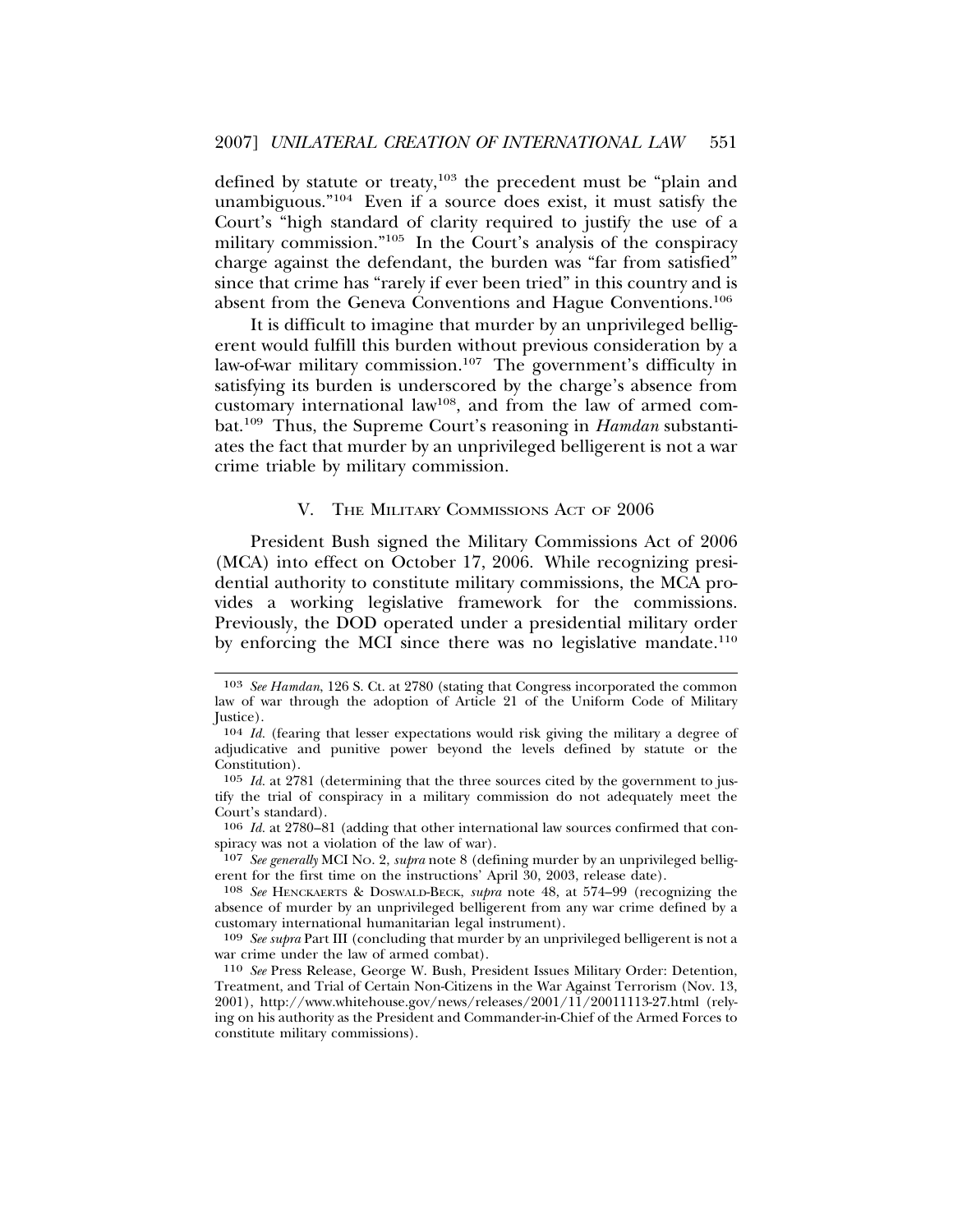Because the MCI were based on the original presidential military order that has now been superceded, MCI No. 2 is no longer enforceable. It is replaced by the definitions in the MCA.111

Rather than retaining the charge of murder by an unprivileged belligerent, the MCA splits the charge into two war crimes. The first charge is the murder of protected persons, $112$  a clear violation of Geneva Convention  $\text{IV},^{113}$  and the second, murder in violation of the law of war.114 Both apply only to those persons subject to military commissions under the MCA, defined as "[a]ny alien unlawful enemy combatant[s]  $\dots$ ."<sup>115</sup> Since civilians, or "unlawful enemy combatants," can commit war crimes,<sup>116</sup> these two charges follow the norms of international law using the prior analytical critique of murder by an unprivileged belligerent.<sup>117</sup> Congress corrected the DOD's error in the MCIs.

### VI. AVAILABLE SYSTEMS OF ADJUDICATION

#### *A. Available Court Systems*

If murder by an unprivileged belligerent is not a war crime triable by military commission, exploring other court systems will likely shed light on more appropriate options. Though it is possible for a national legislature to expand its definition of war crimes, the definition would only apply to its own nationals if it fell outside

<sup>111</sup> *See* Military Comm'ns Act of 2006 [hereinafter MCA], 10 U.S.C. § 950v(b) (2006) (defining the crimes triable by military commission).

<sup>112</sup> *See id.* § 950v(b)(1) (defining "Murder of protected persons" as "[a]ny person subject to this chapter who intentionally kills one or more protected persons shall be punished by death or such other punishment as a military commission under this chapter may direct"); *id.*  $\S 950v(a)(2)$  (defining "protected person" as "any person entitled to protection under one or more of the Geneva Conventions, including— (A) civilians not taking an acting part in hostilities; (B) military personnel placed hors de combat by sickness, wounds, or detention; and (C) military medical or religious personnel").

<sup>113</sup> Geneva Convention IV, *supra* note 19, 6 U.S.T. at 3618, 75 U.N.T.S. at 781, 788 (including the willful killing of a protected person as a grave breach of the Convention).

<sup>114</sup> *See* MCA § 950v(b)(15) (defining "Murder in violation of the law of war" as "[a]ny person subject to this chapter who intentionally kills one or more persons, including lawful combatants, in violation of the law of war shall be punished by death or such other punishment as a military commission under this chapter may direct"). 115 *Id.* § 948c.

<sup>116</sup> *See* HENCKAERTS & DOSWALD-BECK, *supra* note 48, at 573.

<sup>117</sup> *See supra* Part III (concluding that the primary discrepancy with murder by an unprivileged belligerent is its categorization as a war crime when it should be treated as a domestic crime and acknowledging that murder alone does not create war criminality, but murder in violation of other aspects of international humanitarian law may).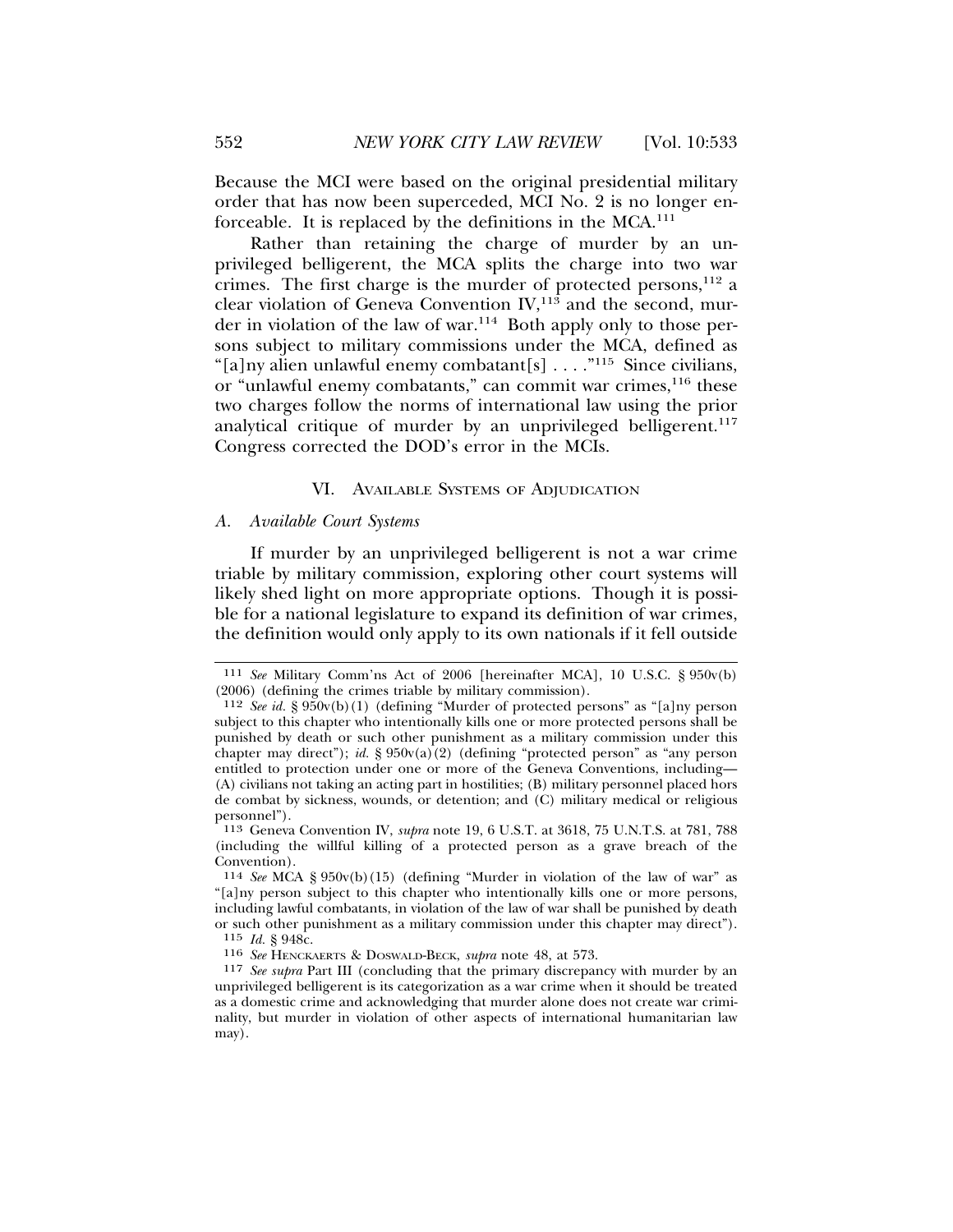the bounds of international law.118 Domestic jurisdiction over international law derives from the universality principle<sup>119</sup> that allows federal courts to assert jurisdiction over crimes of terrorism, torture, and war.120 Assuming murder by an unprivileged belligerent is not a violation of the law of war, a detainee should be prosecuted under domestic instruments, which include the military's general courts-martial and federal courts.<sup>121</sup>

The universality principle would allow the U.S. to try war criminals in federal court,<sup>122</sup> including war criminals of both international and non-international armed conflict.123 Universal crimes encompass such "common crimes as murder," allowing the U.S. to prosecute a detainee for murder by an unprivileged belligerent.<sup>124</sup> Comity concerns regarding federal court involvement in military affairs would also be inapplicable because, like Hamdan, Guanta-´ namo detainees are not a part of the U.S. military forces and their

120 *See*, *e.g.*, Tel-Oren v. Libyan Arab Republic, 726 F.2d 774, 781, 788 (D.C. Cir. 1984) (per curiam) (Edwards, J., concurring) (referencing the universality principle in order to assert domestic jurisdiction over certain international offenses). *See also Filártiga*, 630 F.2d at 890 (recognizing torture as a universally denounced crime); United States v. Layton, 509 F. Supp. 212, 223 (N.D. Cal. 1981) (mentioning universal jurisdiction to justify punishing terrorists).

121 *See* Hamdan v. Rumsfeld, 126 S. Ct. 2749, 2785 (2006) (clarifying that the government's failure to meet the standard necessary to prosecute an offense under military commissions would not preclude its trial under domestic instruments)*; see also Filártiga*, 630 F.2d at 887 ("Federal jurisdiction over cases involving international law is clear.").

122 *See* HENCKAERTS & DOSWALD-BECK, *supra* note 48, at 604–05 (stating that universal jurisdiction is supported extensively by national legislation). States party to the Geneva Conventions are obligated to include universal jurisdiction in their laws for "grave breaches" of the Geneva Conventions in order to ensure that the world is free to try war criminals wherever it makes the most sense. *Id.* at 606–07.

123 *See id.* at 604–05 (stating that several people have been tried in non-international armed conflicts for war crimes as a result of the universal jurisdiction principle).

124 IAN BROWNLIE, PRINCIPLES OF PUBLIC INTERNATIONAL LAW 303 (6th ed. 2003) (incorporating common criminality into the universality principle).

<sup>118</sup> GREEN, *supra* note 27, at 293. *But cf*. Kadic v. Karadzic, 70 F.3d 232, 239 (2d Cir. 1995) (establishing that a violation of "'well-established, universally recognized norms of international law,'" and not "'idiosyncratic legal rules,'" confers federal jurisdiction under the Alien Tort Act, 28 U.S.C. § 1350 (quoting Filártiga v. Peña-Irala, 630 F.2d 876, 888, 881 (2d Cir. 1980))).

<sup>119</sup> *See* RESTATEMENT (THIRD) OF FOREIGN RELATIONS LAW OF THE UNITED STATES § 404 (1987) (stating that the premise of universal jurisdiction is allowing a State jurisdiction to define and punish certain crimes recognized by the community of nations as of a universal concern). *See also id.* § 702 (universal violations of international law include "(a) genocide, (b) slavery or slave trade, (c) the murder or causing the disappearance of individuals, (d) torture or other cruel, inhuman, or degrading treatment or punishment, (e) prolonged arbitrary detention, (f) systematic racial discrimination, or (g) a consistent pattern of gross violations of internationally recognized human rights").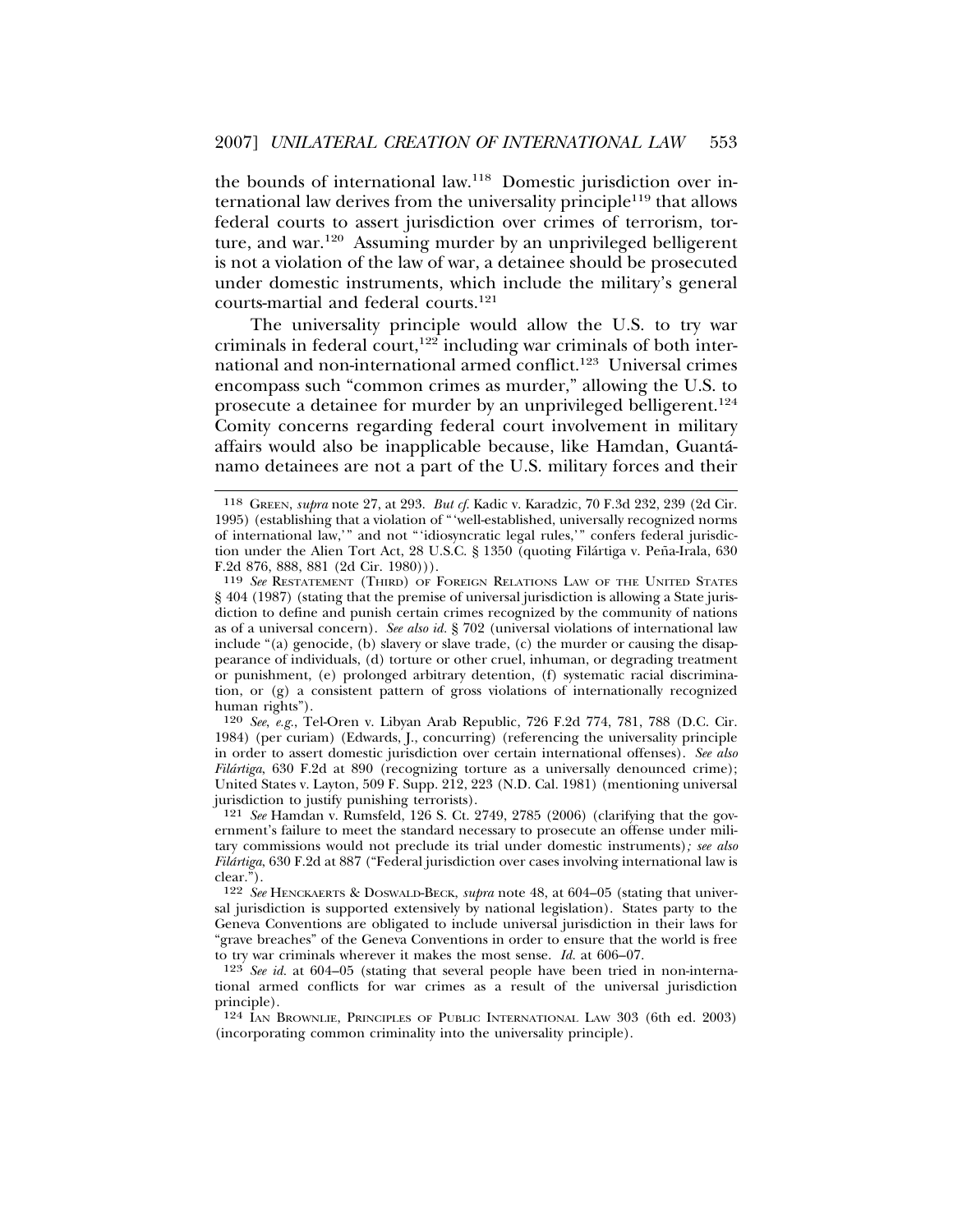trial in the military's general courts-martial system is unlikely.125

The Supreme Court considered trial in general courts-martial in the *Hamdan* decision.<sup>126</sup> Congressional hearings on the possibilities surrounding use of the Uniform Code of Military Justice (UCMJ) in trials after *Hamdan* heard from military lawyers encouraging the use of military commissions under the direction of general courts-martial.<sup>127</sup> Their proposals allowed for departures from general courts-martial procedure as deemed practicable by the President.<sup>128</sup> However, this may come into conflict with the stringent uniformity principle that surrounds departures from the procedures laid-out for use by courts-martial.<sup>129</sup> Regardless of this allowance for potential procedural deviations, Article 21 of the UCMJ still provides jurisdiction over a military commission system.<sup>130</sup>

128 *See* 10 U.S.C. § 836 (2000). (a) Pretrial, trial, and post-trial procedures, including modes of proof, for cases arising under this chapter triable in courts-martial, military commissions, and other military tribunals, and procedures for courts of inquiry, may be prescribed by the President by regulations which shall, so far as he considers practicable, apply the principles of law and the rules of evidence generally recognized in the trial of criminal cases in the United States district courts, but which may not be contrary to or inconsistent with this chapter; (b) All rules and regulations made under this article shall be uniform insofar as practicable. *Id.*

129 *See Hamdan*, 126 S. Ct. at 2790 (stating that any "departure[ ] from the procedures" of court-martial "must be tailored to the exigency that necessitates it" (citing WINTHROP, *supra* note 7, at 835 n.81)). *See also* Fidell statement, *supra* note 127, at 4–6 (asserting three proposals that would check the President's power to change courtsmartial procedure: (1) requiring the President to state with "particularity" the facts that render a procedure impracticable, (2) requiring that Congress be notified of impracticability, and (3) making an impracticability determination subject to judicial review for abuse of discretion or illegality).

130 *See* 10 U.S.C. § 821 (2000) ("The provisions of this chapter conferring jurisdiction upon courts-martial do not deprive military commissions, provost courts, or other

<sup>125</sup> *See Hamdan*, 126 S. Ct. at 2770–72 (citing that the two considerations of comity that favor abstention by federal courts from ongoing military proceedings, listed in *Schlesinger v. Councilman*, 420 U.S. 738, 752, 758 (1975), would not apply because Hamdan is not a member of U.S. armed forces and the system convened to try Hamdan is not a part of the U.S. military courts system).

<sup>126</sup> *See generally id.* at 2774–77 (discussing Article 21, 10 U.S.C.A. § 821 (2006), and Article 36, 10 U.S.C.A. § 836 (2006), of the Uniform Code of Military Justice, the governing law of the military).

<sup>&</sup>lt;sup>127</sup> *See, e.g., Military Commissions in Light of the Supreme Court Decision in Hamdan v.* Rumsfeld *Before the Subcomm. on Emerging Threats and Capabilities of the S. Comm. on Armed Services*, 109th Cong. 3 (2006) (statement of Eugene R. Fidell, President of the National Institute of Military Justice and Partner at Feldesman Tucker Leifer Fidell LLP) [hereinafter Fidell statement] (urging Congress to use the *Manual for Courts-Martial*, so the commission procedures will be guided the rules for general courtsmartial, while recognizing the President's power to depart from that framework). *See generally* Major Mynda G. Ohman, *Integrating Title 18 War Crimes into Title 10: A Proposal to Amend the Uniform Code of Military Justice*, 57 A.F. L. REV. 1, 7–10 (2005) (providing a concise history of the development of U.S. military law).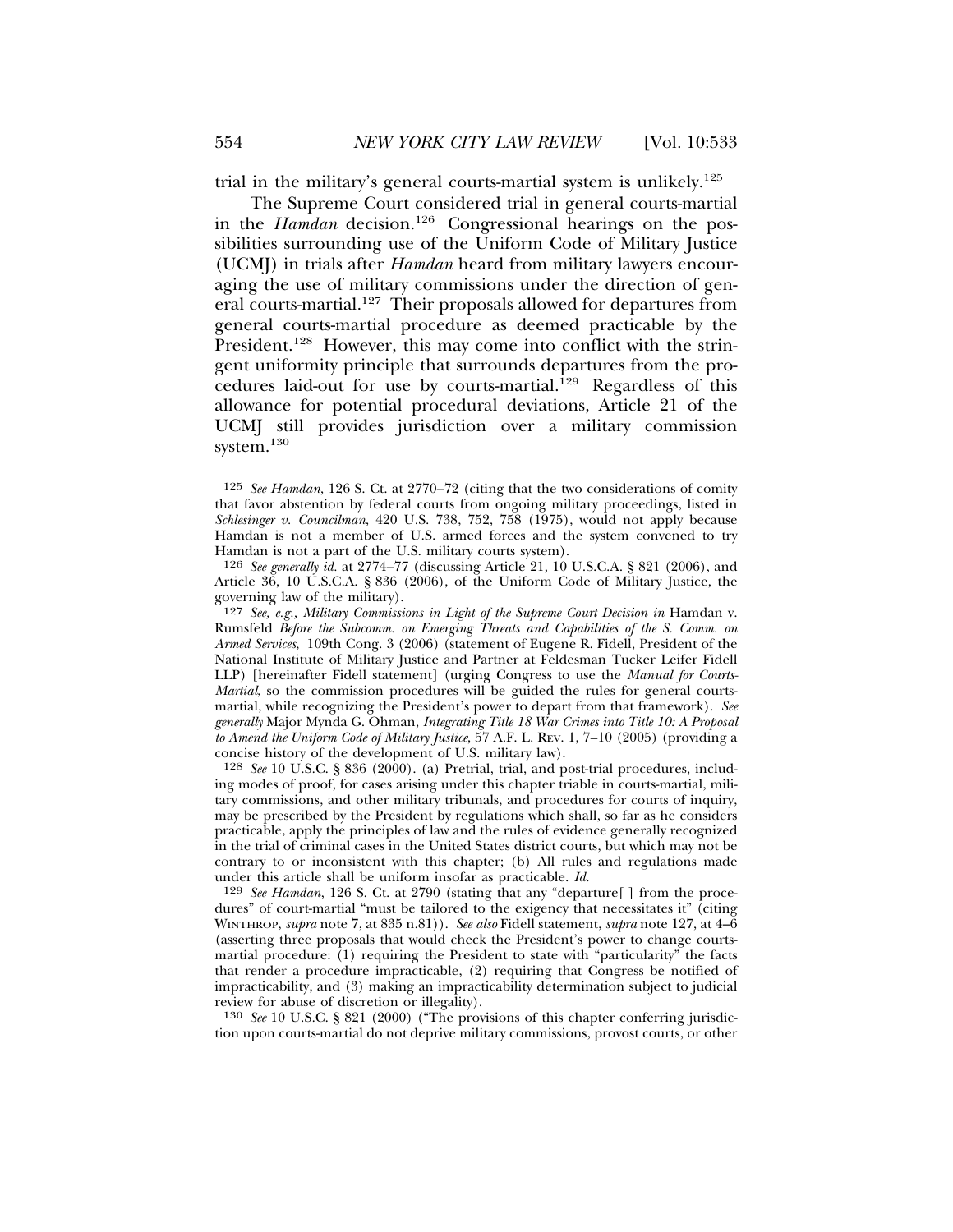Since war crimes are not applicable here, the unlawful belligerent should be prosecuted under domestic law.131 Under Additional Protocol I, international law prevails over national law in domestic courts, providing, at the very minimum, the fundamental guarantees delineated by Article 75.132 While it would be possible for an unlawful combatant to be a war criminal, $133$  crimes by an unprivileged belligerent fall under the domestic law in their country of capture.<sup>134</sup> Ultimately though, the Guantánamo detainees will almost certainly be tried in the U.S. whether they committed a crime of murder under Afghan domestic law, or whether they committed a war crime of murder by an unprivileged belligerent, as the DOD asserts. The universality principle allows all States to punish in their own courts for both types of crime.<sup>135</sup>

Presumably, the Administration created the "war crimes" and "other offenses" in MCI No. 2 to prosecute the detainees under international law. This is a strong concern because U.S. domestic law does not apply to "enemy personnel" charged with war crimes136 and war criminality falls under the jurisdiction of several military and international courts.<sup>137</sup> Placing war crimes under international humanitarian law provides a flexibility that domestic

133 *See* DINSTEIN, *supra* note 23, at 234 (noting the possibility that an unlawful combatant may intentionally commit a serious breach of the law of international armed conflict).

military tribunals of concurrent jurisdiction with respect to offenders or offenses that by statute or by the law of war may be tried by military commissions, provost courts, or other military tribunals.").

<sup>131</sup> *See* U.S. JAG OP. LAW HANDBOOK, *supra* note 32, at 16–17 (determining that even though murder alone does not qualify as a war crime under international law, it still requires prosecution under domestic law).

<sup>132</sup> Additional Protocol I, *supra* note 44, 1125 U.N.T.S. at 38 ("In order to avoid any doubt concerning the prosecution and trial of persons accused of war crimes or crimes against humanity, the following principles shall apply: (a) Persons who are accused of such crimes should be submitted for the purpose of prosecution and trial in accordance with the applicable rules of international law  $\ldots$ .").

<sup>134</sup> *See* U.S. ARMY FIELD MANUAL, *supra* note 7, ¶ 81, at 34 ("Persons who, without having complied with the conditions pre-scribed by the laws of war for recognition as belligerents . . . commit hostile acts about or behind the lines of the enemy are not to be treated as prisoners of war and may be tried and sentenced to execution or imprisonment." (internal citations omitted)).

<sup>135</sup> *See* Yoram Dinstein, *The Universality Principle and War Crimes*, *in* INT'L LAW STUD-IES VOL. 71, THE LAW OF ARMED CONFLICT: INTO THE NEXT MILLENNIUM 17 (Michael N. Schmitt & Leslie C. Green eds., 1998) (defining the bounds of the universality principle).

<sup>136</sup> U.S. ARMY FIELD MANUAL, *supra* note 7, ¶ 505(e), at 180–81 (asserting that "enemy personnel" are to be tried directly under international law).

<sup>137</sup> *Id.* ¶ 505(d), at 180 (allowing jurisdiction to general courts-martial, military commissions, provost courts, military government courts, other military tribunals of the U.S., and international tribunals).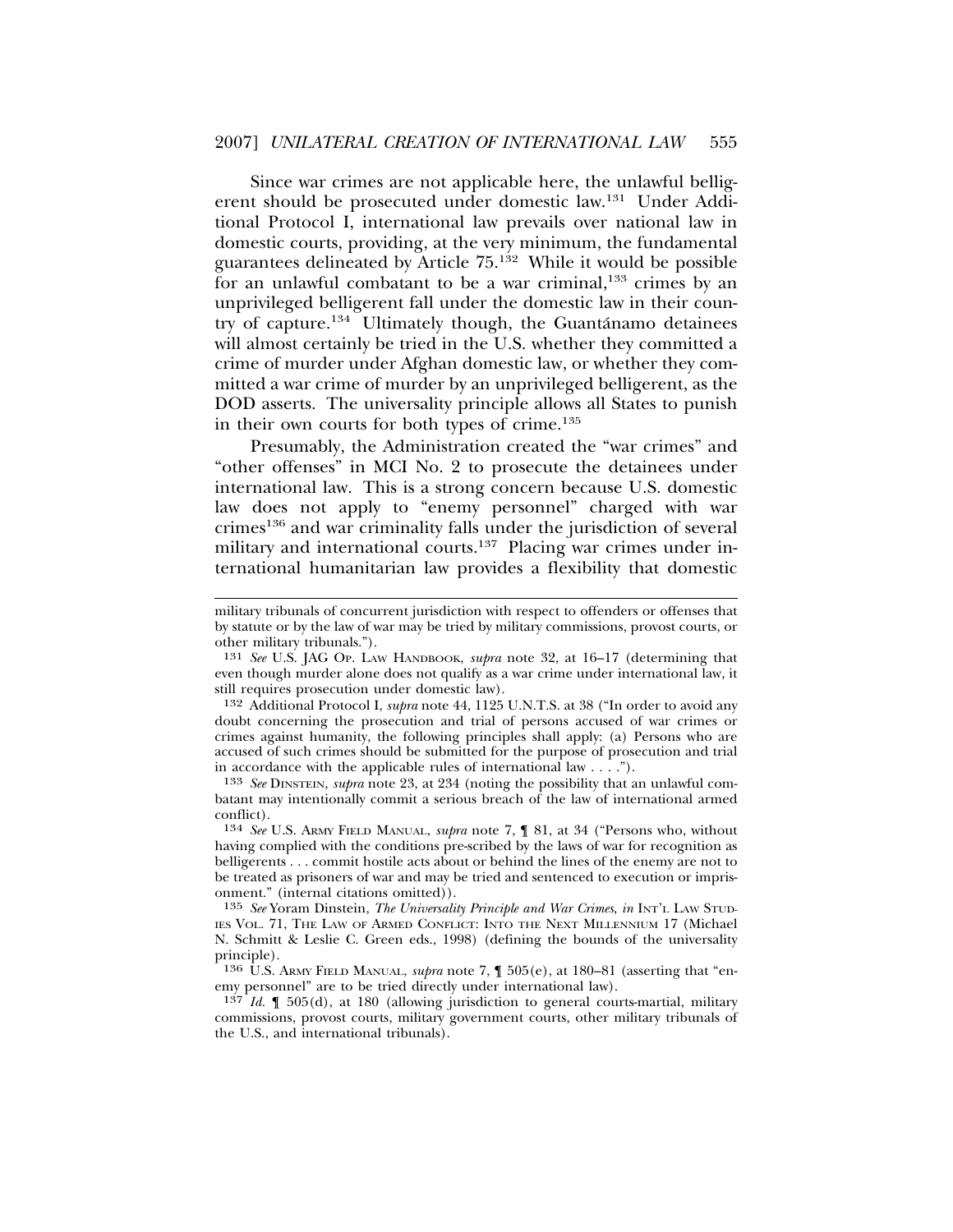law precludes, such as "forum shopping" or a higher evidentiary standard.138 Both before and after *Hamdan*, international tribunals have been proposed to try detainees,<sup>139</sup> which would present a good framework140 were it not for the U.S. aversion to international courts.<sup>141</sup>

Another option is repatriation and trial in the court system of the detainee's national origin. This option presents a complex issue since a POW's release after the end of hostilities necessarily "implies that another state is vouching for their future peaceable behavior."142 Such an implication would be problematic for an organization whose command structure is unaffiliated with any particular State and stretches across many States rather than within just one.<sup>143</sup>

Ultimately, the end result will be political and not legal.144 In

140 *See* Theodor Meron, *War Crimes Law for the Twenty-First Century*, *in* INT'L LAW STUDIES, VOL. 71: THE LAW OF ARMED CONFLICT INTO THE NEXT MILLENNIUM 325, 326 (Michael N. Schmitt & Leslie C. Green eds., 1998) ("The work of both tribunals[, the Hague Tribunal and the International Tribunal,] demonstrates that international investigations and prosecutions of persons responsible for serious violations of international humanitarian law are possible and credible.").

141 *See, e.g.,* Letter from John R. Bolton, U.S. Ambassador to the United Nations to Kofi Annan, Secretary General of the United Nations, International Criminal Court: Letter to U.N. Secretary General Kofi Annan (May 6, 2002), *available at* http:// www.state.gov/r/pa/prs/ps/2002/9968.htm (withdrawing the United States' signature from the Rome Statute of the International Criminal Court and resigning all legal obligations from its initial signing). *But see* Statement of the United States Delegation to the Preparatory Committee on the Establishment of an International Criminal Court (Mar. 23, 1998), *available at* http://www.amicc.org/docs/ USDel3\_23\_98.pdf (urging congressional support for a "no war nexus" approach to crimes against humanity in the creation of the International Criminal Court).

142 Hoffman, *supra* note 13, at 230 (explaining problems likely to arise from categorizing terrorists as unlawful belligerents rather than as POWs).

143 *See* DINSTEIN, *supra* note 23, at 49 (distinguishing between the relative uniformity of the Taliban forces and the "assemblage of Moslem fanatics from all parts of the world" of al Qaeda).

144 *Compare In Retreat*, ECONOMIST, July 15, 2006, at 29 (contrasting the Bush Admin-

<sup>138</sup> *See* Dinstein, *supra* note 135, at 18–19, 26, 30–33 (describing how the universality principle gives States great flexibility to prosecute war criminals in a court of their choosing).

<sup>139</sup> *See*, *e.g.*, Human Rights First, *The U.S. Should Build on an Existing International Tribunal to Try Potential Al Qaeda or Taliban Suspects*, Nov. 28, 2001, http:// www.humanrightsfirst.org/us\_law/after\_911/after\_911\_06.htm (recommending the creation of an international criminal tribunal mirroring the International Criminal Tribunal for the Former Yugoslavia shortly after the 9/11 attacks); Douglas W. Kmiec, *In the Wake of the Supreme Court's* Hamdan v. Rumsfeld *Decision, Should We Opt for an International Tribunal for Gitmo Detainees?*, FindLaw.com, July 6, 2006, http:// writ.news.findlaw.com/commentary/20060706\_kmiec.html (describing alternatives to detaining enemy combatants without trial, including redirecting some more serious criminals to one of the ad hoc international tribunals such as that for Kosovo or East Timor).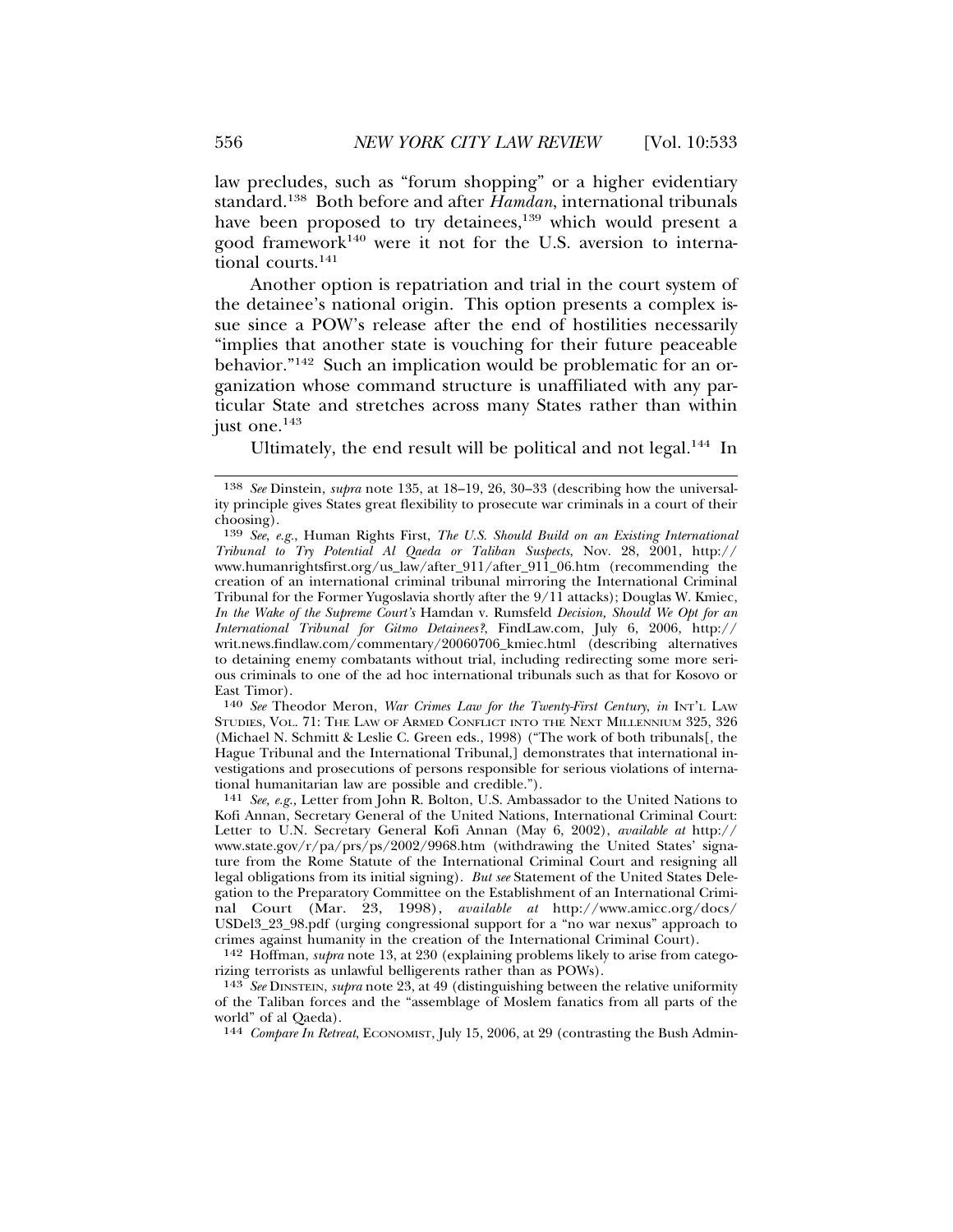theory, any legal adjudicatory alternative to the commission system would provide justice and retribution to those detainees who committed crimes. Security issues, however, weigh heavily in the eyes of the U.S. government,<sup>145</sup> and compromise will be required to address those concerns while seeking an effective court for trial.

#### *B. The Needed Modification of the Commission System*

The court system chosen to try the Guantánamo detainees must comply with the *Hamdan* decision.<sup>146</sup> Congress must create "a regularly constituted court affording all the judicial guarantees that are recognized as indispensable by civilized peoples."147 While the Geneva Conventions did not directly define the term "regularly constituted court," there remains some guidance in the Geneva Conventions IV commentary, Common Article 3, and the International Committee of the Red Cross.<sup>148</sup> It seems clear that an assumption of substantive and procedural uniformity with a State's existing laws should be the overarching theme in a system created to try detainees.<sup>149</sup>

istration's eventual concession on the applicability of the Geneva Conventions with the consistently measured approach of State Department legal advisor John Bellinger on the applicability of international law in the "War on Terror"), *with* U.S. Dep't of Def. Update - July 11, 2006, http://www.defenselink.mil/home/dodupdate/For-therecord/documents/20060711.html (asserting that the England Detainee Treatment Memo does not change any Defense policies as a result of the *Hamdan* decision because "the doctrine, policies, instructions, and procedures that have been in effect have always had humane treatment as their standard").

<sup>145</sup> *See* Donald Rumsfeld, Dep't of Defense News Briefing on Military Commissions (Mar. 21, 2002), *available at* http://www.dod.gov/transcripts/2002/t03212002\_t032 1sd.html ("The commissions are intended to be different . . . because the [P]resident recognized that there had to be differences to deal with the unusual situation we face and that a different approach was needed. . . .").

<sup>146</sup> *See* Hamdan v. Rumsfeld, 126 S. Ct. 2749, 2798 (2006) (holding that the commission convened by the President to try Hamdan "does not meet those [flexible, general] requirements" of Common Article 3, and therefore lacks the power to "try [him] and subject him to criminal punishment").

<sup>147</sup> *Id.* at 2796 (quoting Geneva Convention III, *supra* note 19, 6 U.S.T. at 3320, 75 U.N.T.S. 136–38). The Court emphasized that "'the scope of [Common Article 3] . . . must be as wide as possible.'" *Id.* (internal citation omitted). *See also* Geneva Convention III, *supra* note 19, 6 U.S.T. at 3318–20, 75 U.N.T.S. 136–38 (stating Common Article 3 of the Geneva Convention III).

<sup>148</sup> *See Hamdan*, 126 S. Ct. at 2796–97 (equating "properly constituted" and "regularly constituted" in Article 66); HENCKAERTS & DOSWALD-BECK, *supra* note 48, at 355 (defining "regularly constituted court" as used in Common Article 3 as "established and organised in accordance with the laws and procedures already in force in a country"). *See also* Geneva Convention IV, *supra* note 19, 6 U.S.T. 3516, 75 U.N.T.S. 287; Geneva Convention III, *supra* note 19, 6 U.S.T. at 3318–20, 75 U.N.T.S. 136–38.

<sup>149</sup> *See Hamdan*, 126 S. Ct. at 2791 n.50 ("Indeed, the suggestion that Congress did *not* intend uniformity across tribunal types is belied by the textual proximity of subsec-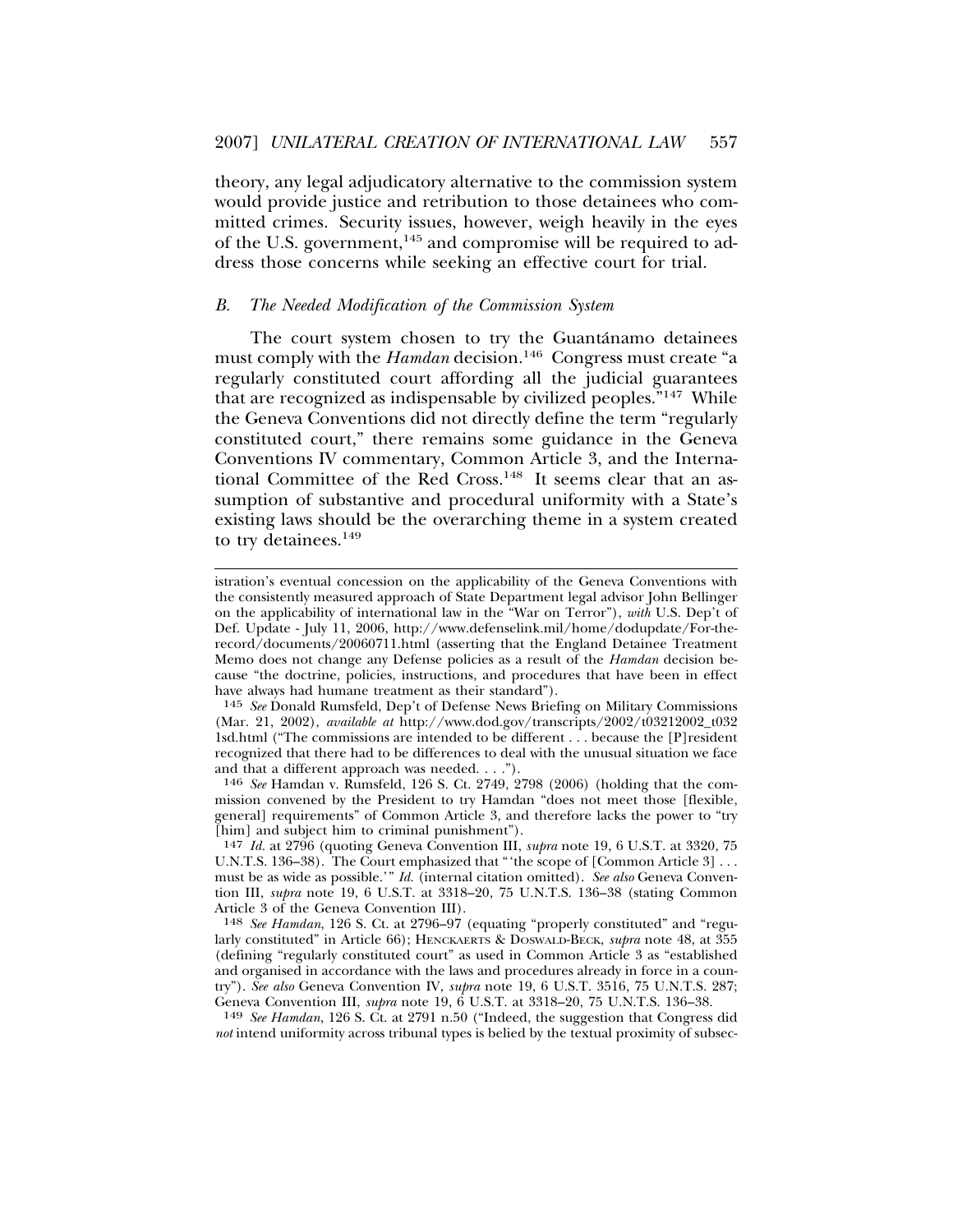Pending Congressional authorization for military commissions as required by the Supreme Court, $150$  the U.S. must simply follow the procedures of general courts-martial as stated under the UCMJ as far as practicable.151 Courts-martial law provides more clear standing than the civil cases in federal court, many of which relied on the Alien Tort Claims Act in addition to the universality principle for jurisdiction.152 While the Geneva Conventions are primarily concerned with administering justice with safeguards aimed at eliminating the possibility of judicial error, it merits emphasis to say that the Convention seeks to only prohibit "summary" justice.<sup>153</sup>

An oversight system regarding changes in courts-martial procedure by the President should also be activated. The National Institute of Military Justice proposed a system sufficiently insulated from executive power: the President would be required to articulate the facts that render a procedure impracticable, to notify Congress of any determination of impracticability, and to subject a Presidential determination to judicial review.154

The government will undoubtedly have security concerns regarding the dissemination of classified materials during trials.155 In the previous military commission system, any evidence was admissible if it "would have probative value to a reasonable per-

151 *See Hamdan*, 126 S. Ct. at 2791 (concluding that "the rules set forth in the Manual for Courts-Martial must apply to military commissions unless impracticable"). *See also* Uniform Code of Military Justice, 10 U.S.C.A. § 810 (2007).

152 *See* Kadic v. Karadzic, 70 F.3d 232, 239 (2d Cir. 1995) (using the "universal concern" standard to justify federal jurisdiction).

tion (a) (which requires that the rules governing criminal trials in federal district courts apply, absent the President's determination of impracticability, to courts-martial, provost courts, and *military commissions* alike) and subsection (b) (which imposes the uniformity requirement).").

<sup>150</sup> *See Hamdan*, 126 S. Ct. at 2775 (stating that the "Presidential authority to convene military commissions" must be justified by the "Constitution and laws," including the law of war and Uniform Code of Military Justice; Congress's Authorization for the Use of Military Force, and the Detainee Treatment Act of 2005 do not meet this standard for Congressional authorization). *See also* Authorization for the Use of Military Force, Pub. L. No. 107-40, 115 Stat. 224 (2001); Detainee Treatment Act of 2005, Pub. L. No. 109-148, 119 Stat. 2739.

<sup>153</sup> *See* RED CROSS COMMENTARY, *supra* note 46, at 40 (emphasizing that no sort of immunity is meant by the clause but that members of the "insurgent forces should not be treated as common criminals"), *available at* http://www.icrc.org/ihl.nsf/1a13044f 3bbb5b8ec12563fb0066f226/466097d7a301f8c4c12563cd00424e2b!OpenDocument.

<sup>154</sup> *See* Fidell statement, *supra* note 127, at 3–6 (recommending an appropriate oversight system to prevent the executive from exercising too much authority over the judicial system).

<sup>155</sup> *See Hamdan*, 126 S. Ct. at 2798 (stating that "the Government has a compelling interest in denying Hamdan access to certain sensitive information"). *But see id.* at 2792 n.52 (asserting that "the structural and procedural defects of Hamdan's commission extend far beyond rules preventing access to classified information").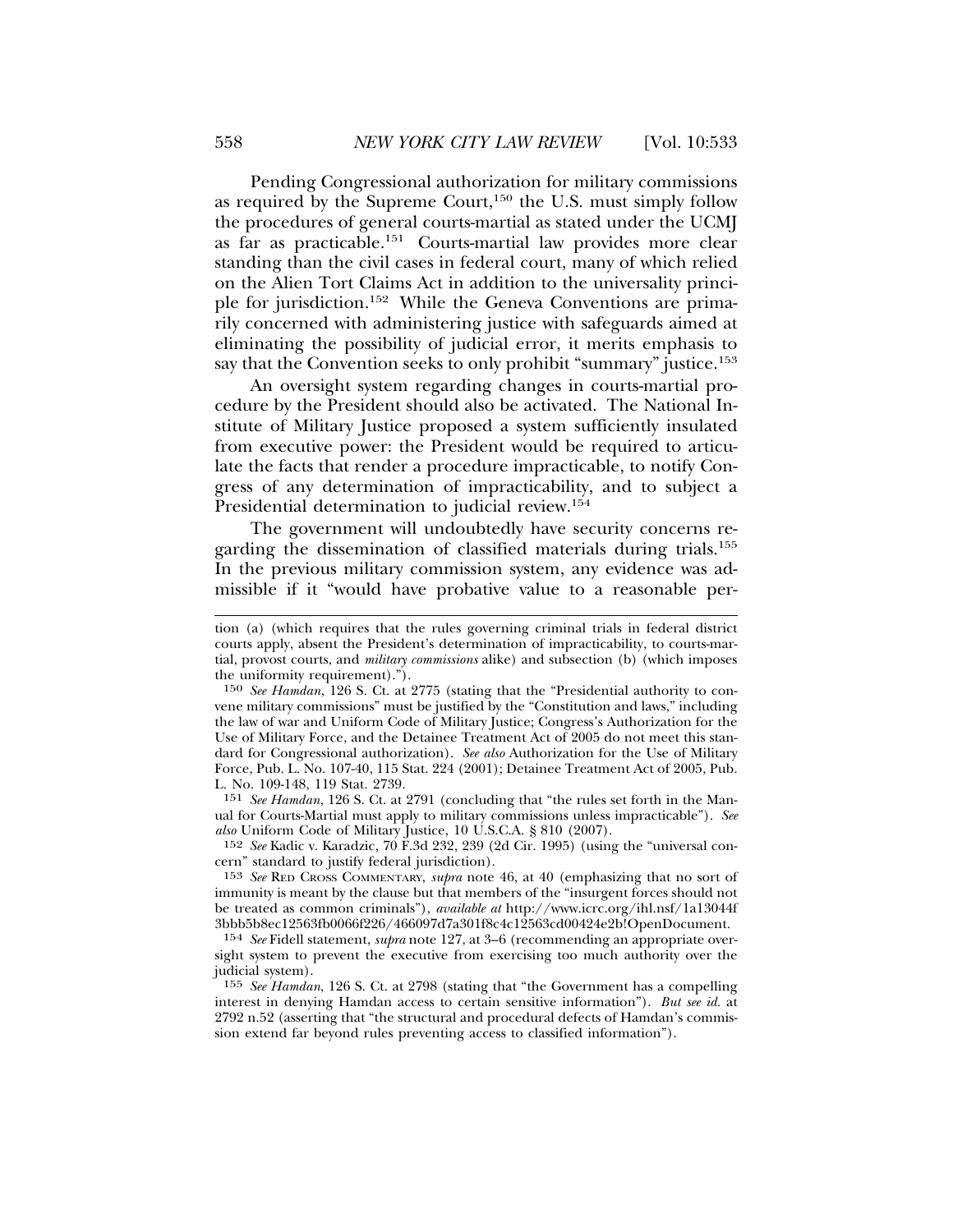son."156 This standard would have allowed testimonial hearsay and evidence obtained through coercion.<sup>157</sup> In order to rectify the government security concerns with the military rules of evidence, the rules should adopt a system like that of Rule 92 *bis* of the International Criminal Tribunal for the former Yugoslavia.158 Rule 92 *bis* (D) and (E) require that a party seeking to admit any "transcript of evidence given by a witness" must "give fourteen days notice to the opposing party," who then has seven days to object.159 The trial chamber then decides whether to admit the evidence after hearing the parties' arguments for or against admissibility, or requiring the witness to come in for cross examination.<sup>160</sup> Here, the admissibility determination would move beyond sole judicial determination while also allowing discussion of admissibility in camera to assuage security concerns. It would provide careful review of evidence obtained through means that "cast substantial doubt on its reliability" and are "antithetical to, and would seriously damage, the integrity of the proceedings."<sup>161</sup>

It is unlikely that Common Article 3 would be subverted if the

158 *Cf. Hamdan*, 126 S. Ct. at 2792 (lacking a "suggestion . . . of any logistical difficulty" from the government "in securing properly sworn and authenticated evidence or in applying the usual principles of relevance and admissibility").

159 *See* Prosecutor v. Sikirica, Case No. IT-95-8-T, Decision on Prosecution's Application to Admit Transcripts Under Rule 92 *Bis*,  $\int$  1 (May 23, 2001), *reprinted in* 7 ANNO-TATED LEADING CASES OF INTERNATIONAL CRIMINAL TRIBUNALS: THE INTERNATIONAL CRIMINAL TRIBUNAL FOR THE FORMER YUGOSLAVIA 2001, at 120 (André Klip & Göran Sluiter eds., 2005) [hereinafter ANNOTATED LEADING CASES], *available at* http:// www.un.org/icty/legaldoc-e/basic/rpe/IT032Rev39e.pdf.

<sup>&</sup>lt;sup>156</sup> *Id.* at 2786 (citing DEP'T OF DEF., MILITARY COMM'N ORDER, No. 1  $\S 6(D)(1)$ (2005), *available at* http://www.defenselink.mil/news/Sep2005/d20050902order. pdf).

<sup>157</sup> *See* KENNETH HURWITZ, HUMAN RIGHTS FIRST, TRIALS UNDER MILITARY ORDER: A GUIDE TO THE RULES FOR MILITARY COMMISSIONS (identifying the admission of testimony received through torture as "[o]ne of the most troubling features of the military commission rules"). *But see* Hamdi v. Rumsfeld, 542 U.S. 507, 533–34 (2004) ("Hearsay, for example, may need to be accepted as the most reliable available evidence from the Government in such a proceeding.").

<sup>160</sup> *Id.*

<sup>161</sup> *Rome Statute*, *supra* note 47, at Article 69(7); International Criminal Tribunal for the Prosecution of Persons Responsible for Serious Violations of International Humanitarian Law Committed in the Territory of the Former Yugoslavia Since 1991 (ICTY), Rules of Procedure and Evidence, U.N. Doc. IT/32/Rev. 39 (2006), Rules 89(C) and 95, *available at* http://www.un.org/icty/legaldoc-e/basic/rpe/ IT032Rev39e.pdf; International Criminal Tribunal for Rwanda, Rules of Procedure and Evidence (2006), Rules 89(C) and 95, *available at* http://69.94.11.53/ENGLISH/ rules/101106/rop101106.pdf. *See also Sikirica*, Case No. IT-95-8-T, ¶ 3 (balancing the sub-Rule 89 (C) and (D) regarding whether "a Chamber 'may admit any relevant evidence which it deems to have probative value' and may exclude evidence 'if its probative value is substantially outweighed by the need to ensure a fair trial'" (internal citations omitted)); *id.* ¶ 4 (stressing that the determination of whether "a witness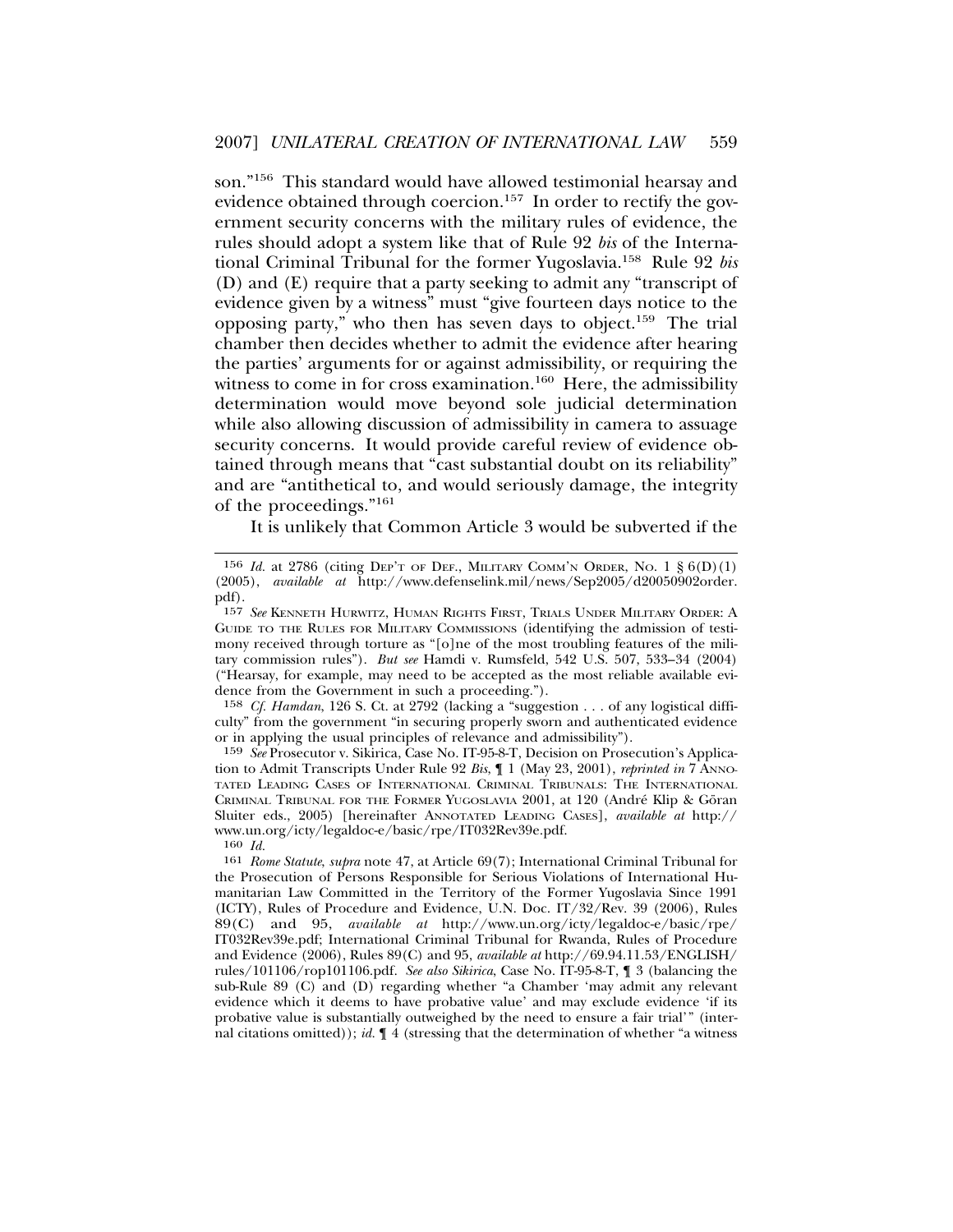UCMJ were utilized to try "unlawful combatants." The procedures of the MCA are "based" on the UCM $J<sup>162</sup>$  purport to establish a regularly constituted court under Common Article 3 of Geneva Convention III,163 and provide congressional oversight over changes in procedures.164 Detainees, however, are prohibited from invoking the Geneva Conventions as a source of rights,165 may not view "sensitive" information against them,166 and may still have hearsay evidence used against them.<sup>167</sup> It is yet to be determined whether the MCA will provide the necessary checks and balances to mirror general courts-martial. However, the Supreme Court specified that the treatment and trials of the detainees were to comply with Common Article 3,<sup>168</sup> and it should thus act as a floor for the trials, and not a ceiling.

#### **CONCLUSION**

The end of hostilities brings even greater questions, especially in a rhetorical war like the "War on Terror." The questions surrounding the legitimacy of the commission offenses will undoubtedly affect future questions after the "War on Terror" has ended. For instance, determining an end to the hostilities would likely be a contentious issue since an agreement on the cessation of hostilities depends on the nature of the conflict in question.<sup>169</sup> Only then would questions regarding possible repatriation be raised.

According to customary international law, the U.S. government would be required to grant the broadest possible amnesty to the detainees for their participation in non-international armed combat (or those imprisoned for reasons related to armed combat) except for those accused of, or sentenced for, war crimes.<sup>170</sup> However, the U.N. Security Council, among other national bodies, con-

170 *See* HENCKAERTS & DOSWALD-BECK, *supra* note 48, at 611 (establishing a rule that grants broad amnesty to detainees participating in non-international armed combat

should be required to appear for cross-examination" should hinge on whether, without such live testimony, the court could still "ensure a fair trial").

<sup>162</sup> MCA § 948b(c).

<sup>163</sup> *Id.* § 948b(f).

<sup>164</sup> *Id.* § 949a(d).

<sup>165</sup> *Id.* § 948b(g).

<sup>166</sup> *Id.* § 949d(f).

<sup>167</sup> *Id.* § 949a(b)(2)(E)(ii).

<sup>168</sup> Hamdan v. Rumsfeld, 126 S. Ct. 2749, 2798 (2006).

<sup>169</sup> *See* CHRISTIANE SHIELDS DELESSERT, RELEASE AND REPATRIATION OF PRISONERS OF WAR AT THE END OF ACTIVE HOSTILITIES: A STUDY OF ARTICLE 118, PARAGRAPH 1 OF THE 3RD GENEVA CONVENTION RELATIVE TO THE TREATMENT OF PRISONERS OF WAR 100 (1977) (recognizing that a cessation of hostilities may take many forms under heavy dependence on the type of conflict involved).